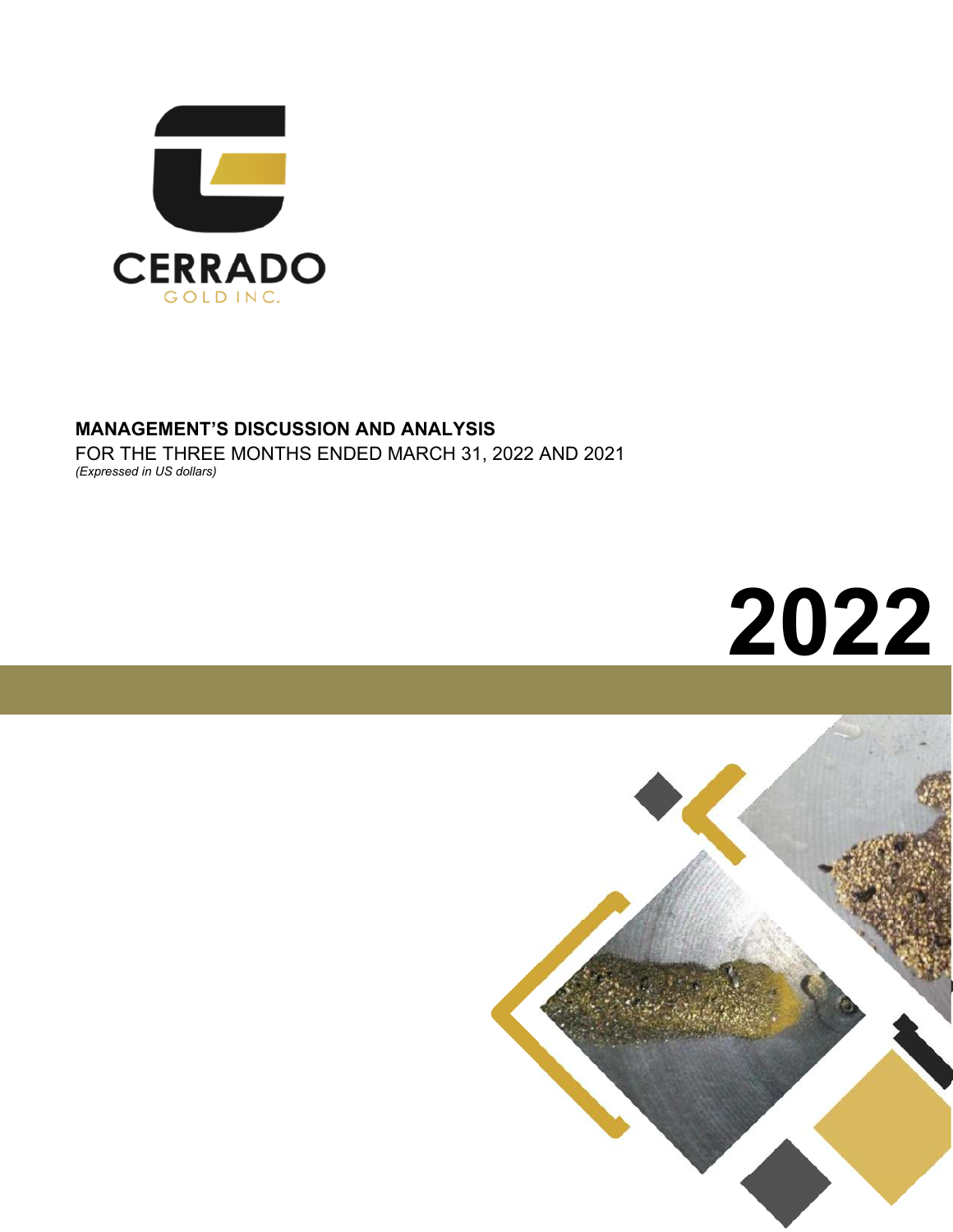For the Three Months Ended March 31, 2022 and 2021 (Expressed in US dollars)

### **INTRODUCTION**

The following Management's Discussion & Analysis ("MD&A") dated May 25, 2022 is a review of the business activities and overview of financial position for Cerrado Gold Inc. ("Cerrado" or the "Company") for the three months ended March 31, 2022 and 2021. The MD&A should be read in conjunction with the Company's unaudited condensed consolidated interim financial statements (the "Cerrado Financial Statements") for the three months ended March 31, 2022 and 2021, which were prepared in accordance with International Financial Reporting Standards ("IFRS"), as issued by the International accounting Standards Board ("IASB).

This MD&A also reports on items deemed significant that occurred between March 31, 2022 and the date on which the MD&A is approved by the Company's Board of Directors, which is May 25, 2022, inclusively.

The information provided in this MD&A and the unaudited condensed consolidated interim financial statements are the responsibility of management. In the preparation of these statements, estimates are sometimes necessary to make a determination of future values for certain assets or liabilities. Management believes such estimates have been based on careful judgments and have been properly reflected in the audited financial statements.

Unless otherwise indicated, all reference to "dollar" or the use of the symbol "\$" are to the United States dollar in this Management Discussion and Analysis.

#### **FORWARD-LOOKING STATEMENT AND USE OF ESTIMATES**

This MD&A contains "forward-looking statements" and "forward-looking information" (collectively, "forward-looking information") within the meaning of applicable Canadian securities legislation. All information contained in this news release, other than statements of current and historical fact, is forward-looking information. Often, but not always, forward-looking information can be identified by the use of words such as "plans", "expects", "budget", "guidance", "scheduled", "estimates", "forecasts", "strategy", "target", "intends", "objective", "goal", "understands", "anticipates" and "believes" (and variations of these or similar words) and statements that certain actions, events or results "may", "could", "would", "should", "might" "occur" or "be achieved" or "will be taken" (and variations of these or similar expressions). Forward-looking information is also identifiable in statements of currently occurring matters which may continue in the future, such as "providing the Company with", "is currently", "allows/allowing for", "will advance" or "continues to" or other statements that may be stated in the present tense with future implications. All of the forward-looking information in this MD&A is qualified by this cautionary note. Detailed information regarding risks and uncertainties is provided in the Risk and Uncertainties section of the MD&A.

In preparing consolidated financial statements in accordance with IFRS, management must exercise judgmentwhen applying accounting policies and use assumptions and estimates that affect the amounts of the assets, liabilities, and expenses reported in the consolidated financial statements.

Because the use of assumptions and estimates is inherent to the financial reporting process, the actual results of items subject to assumptions and estimates could differ from original assumptions and estimates.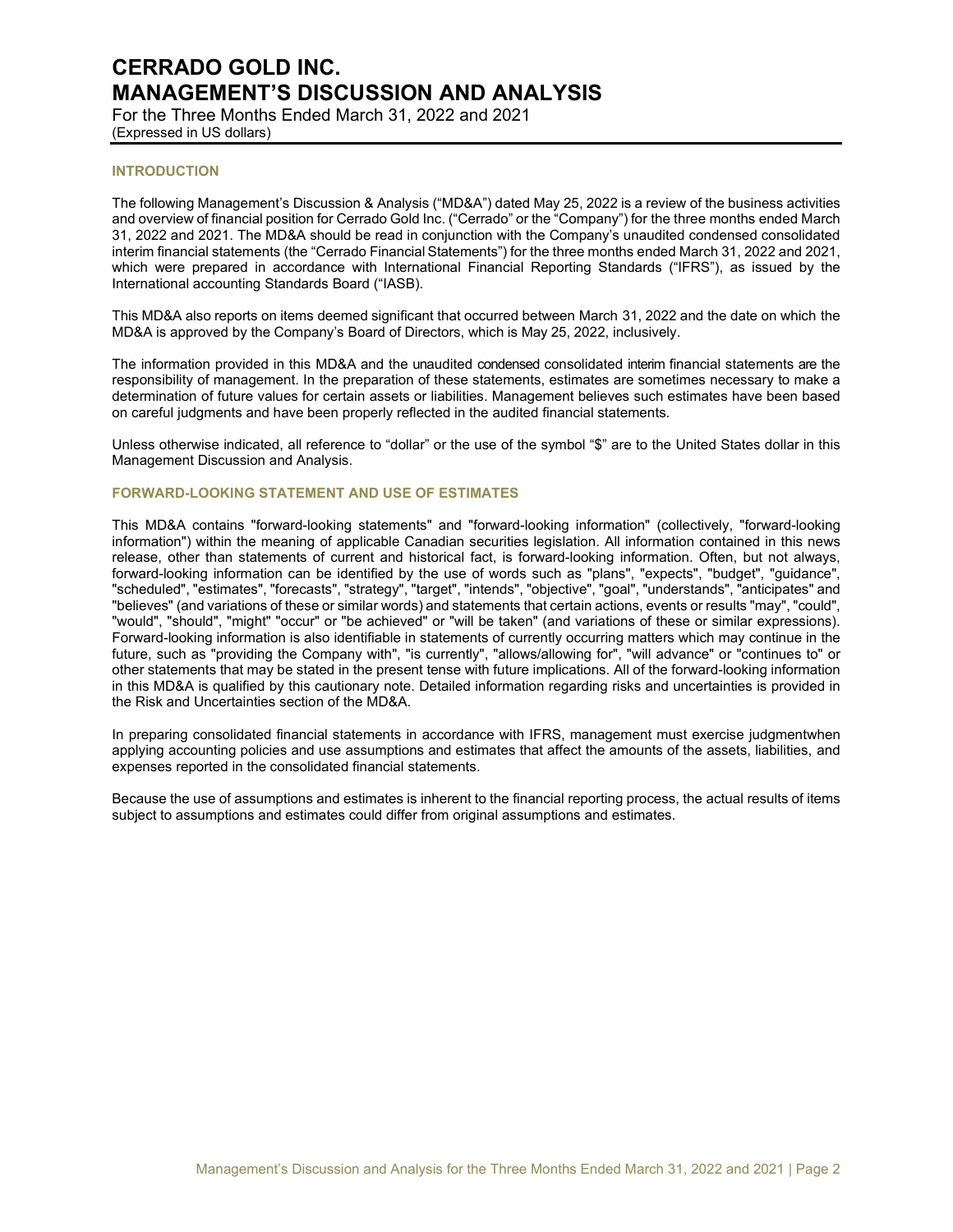For the Three Months Ended March 31, 2022 and 2021 (Expressed in US dollars)

## **COMPANY OVERVIEW & BACKGROUND**

Cerrado is a public gold mining and exploration Company with assets in Argentina and Brazil. Cerrado began trading on the TSX Venture Exchange on February 25, 2021 under the symbol "CERT".

In Argentina, Cerrado is focused on its producing Minera Don Nicolás gold mine ("MDN") located in the mineral rich Deseado Massif in the province of Santa Cruz, Argentina. MDN has been in production since 2017.

The gold deposits at MDN are classified as epithermal gold vein style deposits typical of the region which is host to numerous large-scale gold operations. Cerrado commenced an exploration program in 2021 with the target of confirming the current resource base and on expanding the mine life through further exploration on surface and at depth.

In Brazil the Company is advancing its Monte De Carmo gold project ("MDC"). MDC consists of 20 exploration permits totaling 82,541 hectares ("ha's"). in the state of Tocantins. The property has access to excellent local infrastructure and strong local support from the community. Regional investment in mineral exploration in the area, by others, is reported to have amounted to \$4.7 million from 1985 through 1995, and over \$20.0 million from 1996 to 2016 by various operators. Since the acquisition of MDC, Cerrado has undertaken various drilling and other exploration activities on site. On August 23, 2021, the Company announced the results of Preliminary Economic Assessment ("PEA") on the recently updated Mineral Resource Estimate for the Serra Alta deposit. The results of the PEA demonstrate very robust economics with an after-tax NPV5% of \$617 million and IRR of 94.8%. Continued exploration is planned at Serra Alta and the surrounding area with the objective to rapidly expand this mineral resource base. Additionally, the Company is rapidly progressing a detailed feasibility study ("DFS") on the MDC property.

### **OUTLOOK**

In Argentina, Cerrado remains focused on continued operational improvement initiatives at MDN to increase efficiencies and enhance production. The Company expects to maintain the improved ore grades seen in the first quarter 2022 and during the last quarter of 2021 and remains focused on exceeding production targets during 2022. At the operational level the focus remains on enhanced dilution control activities, tightening in pit ore control processes to further increase the average head-grades delivered to the mill and improve recovery rates while sustaining mill throughput rate at 1,100 tpd or higher. The Company has seen recent results where the mill sustains throughput rates around 1,200 tpd. These upsides are expected to provide significant short-term benefits with very limited capital expenditure. Over the course of 2022, the Company expects the ongoing operational improvements to ensure production rates consistently exceeding 4,000 ounces per month to achieve a production target exceeding 50,000 ounces of gold per annum.

With the commencement of exploration activities for 2022, management remains focused on and excited for the significant exploration potential it believes exists at the property to extend the mine life through the identification of additional mineralization in current open pit mining areas as well as underground.

Two heap leach development scenarios are currently being evaluated in terms of scale and production rates. The overall project considers the mining of various ore deposits and could support an increase in gold production of approximately 20,000 to 40,000 ounces of annual gold production at the Minera Don Nicolás operations with production depending on the development plan selected.

The initial project would target the exploitation of the Las Calandrias and Escondido deposits followed by low grade ore and stockpiles from the Martinetas deposit and surrounding area. The Company has completed its Internal Preliminary Economic Assessment to develop a gold heap leach for the Calandrias resource. The current life of the project exceeds 3 years and is expected to deliver more than 25,000 ounces per annum. Recent laboratory work has confirmed that material from the primary zone can be economically recovered and early indications are that mine life will be extended by at least another year beyond what has been contemplated for processing of the oxide material. Extensive work and studies are currently performed for the Environmental Impact Assessment and should be completed at the end of the second quarter. Gold production is anticipated in the first quarter 2023.

The Company is also completing an internal study for a second heap leach at Martinetas. Over the longer term this is expected to allow MDN to focus on processing higher grade material through the milling and CIL plant, while lower grade ores will be processed via heap leaching when suitable. The final study and development decision are expected by the end of the second quarter 2022 and initial production would be expected by the end of the fourth quarter 2023. Based on the contained ounces within the current known resources and stockpile, Cerrado estimates this could sustain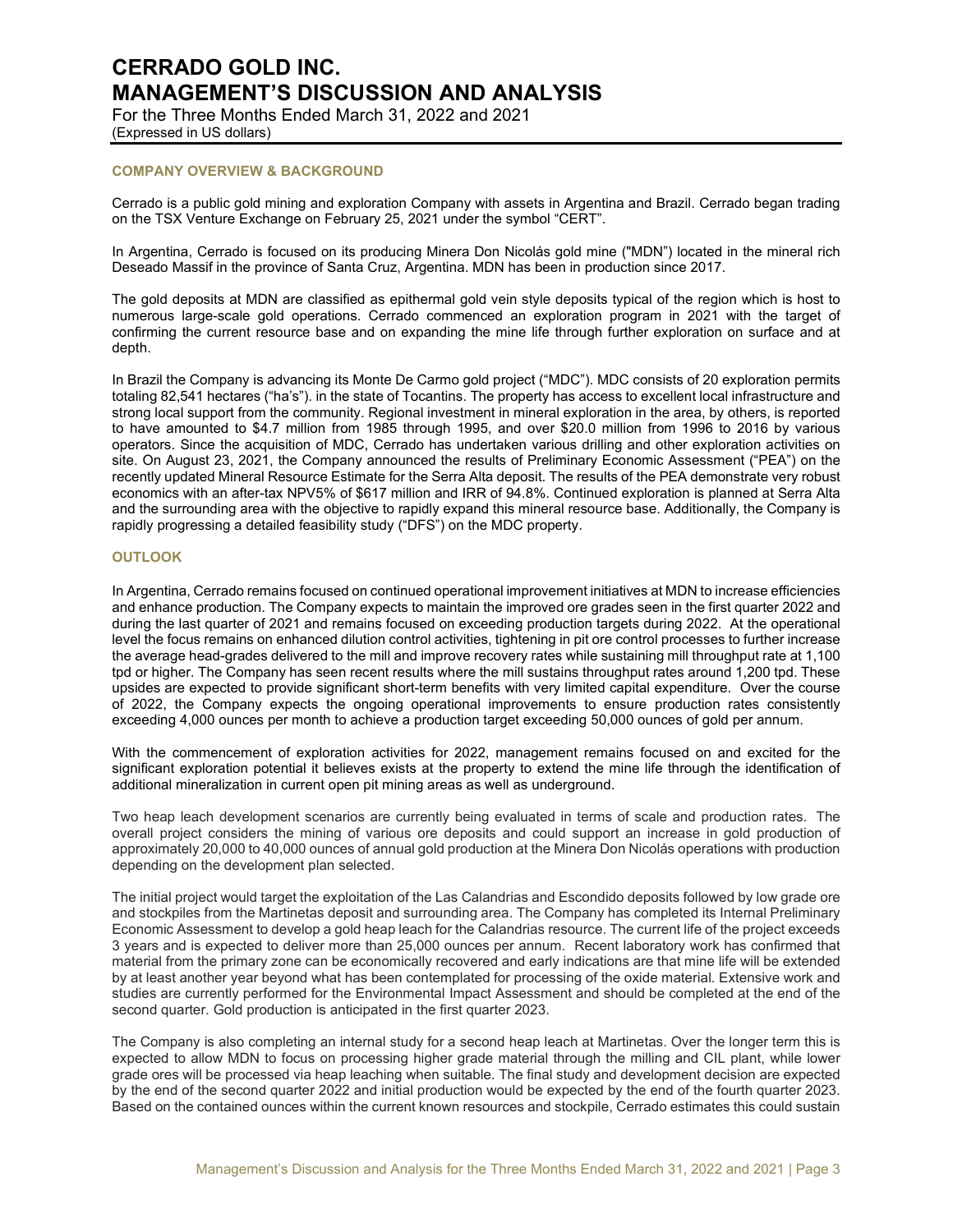For the Three Months Ended March 31, 2022 and 2021 (Expressed in US dollars)

operations for approximately 4 years at an average of 20,0000 ounces per annum. Future exploration and ongoing mining is expected to define additional resources to sustain the operation thereafter, providing for potential heap leach life extension. Capital costs are currently estimated at between \$15-\$20 million and All-In Sustaining Costs ("AISC") are targeted at approximately \$1,100/oz depending on the scale of the initial plant.

Exploration work remains ongoing to focus on growing the known resources at MDN beyond those outlined in the Mineral Resource Estimate reported February 17, 2021. Focus remains on drilling high grade near surface targets that can readily be brought into the mine plan as well as the continued regional program to better understand the potential of the significant land package at MDN. Additionally, planning for future deeper drilling with the potential of extending the high-grade underground resource at MDN has started completing structural and metal zoning models in the Paloma area, specifically on the Sulfuro vein.

Current operations at MDN have been limited to open pit operations where most mines in the region have evolved from open pit to underground. Cerrado also plans to investigate the potential to move to some targeted underground operations in the future. The exploration program for 2022 allows for exploration work focusing on targets to increase the underground resources. A consultant has been appointed to assist the on-site team with the necessary studies and test work required to evaluate the potential and needs associated with underground operations.

In Brazil as of January 2022, the company has engaged in continuing infill drilling to support the completion of the upcoming Feasibility Study. The drilling program outlined for 2022 considered 22,500 metres of infill up to July, 3,688 metres of sterilization of plant and waste pile area up to June and 16,700 metres exploratory up to December. Current drilling projected to May 25<sup>th</sup> indicates 14,700 metres of infill drilling, 3,000 metres of exploratory drilling, and 2,600 metres of sterilization drilling with the use of 7 drill rigs. Regarding the Serra Alta target, to date assay results of 11 full infill drill holes have been made available confirming the grade shell. In addition, four extension drill holes to the west have been issued. Also, 10 full drill holes results from the Baru and Fartura targets from 2021 have been released. Another 2 drill holes from Capitão target have been fully released.

In February 2022, the Brazilian National Mining Agency ("ANM") granted full exploration rights to Cerrado for the Gogo de Onça claims, located immediately north of the current deposit outline. The Company immediately mobilized its field crew for groundwork including mapping, sampling, and trenching. Preliminary characterization of the Gogo target is very encouraging as all the main mineralization controls seen at the Serra Alta deposit are present. Currently one drill rig has been located to this maiden target. Some 1,700 metres are projected to be drilled up to May 25<sup>th</sup>. Initial drilling returned positive geological confirmation of mineralization lookalike Serra Alta Granite. Hydrothermal alteration has been identified, also 3 out of 4 concluded drill holes have shown visible gold.

The Company continues progressing in its Environmental Impact Studies (EIS) aiming for a full report to the end of May 2022. After receiving approval from NATURATINS, public hearings will be held with the local community followed by expected approval to apply for the LI (License of Installation/Construction).

SRK has been appointed to lead the DFS and the supporting consultants as well as issue and sign off a 43-101 Technical Report.

## **2022 HIGHLIGHTS**

#### **Operational Performance**

## **Minera Don Nicolas**

MDN is a remote mining operation with a self-sustaining camp facility. Operations have returned to normality, with no COVID restrictions in place since the start of the year. The operational results seen in the last quarter of 2021 continued in the first quarter of 2022. The MDN operation is running steadily, and lessons learned in ore control and short term mine planning continue to deliver the required gold grades.

Three more pits, Chulengo, Baritina and Esperanza are now in full operation and gold grades are in line with the long term mine plan. Material from these pits have caused no operational or recovery issues in the processing plant, in fact gold recovery has shown a slight increase. Although mine production rates showed a slight decrease at the start of the quarter, planning and management intervention has ensured that mining numbers ended in line with expectations at the end of the quarter.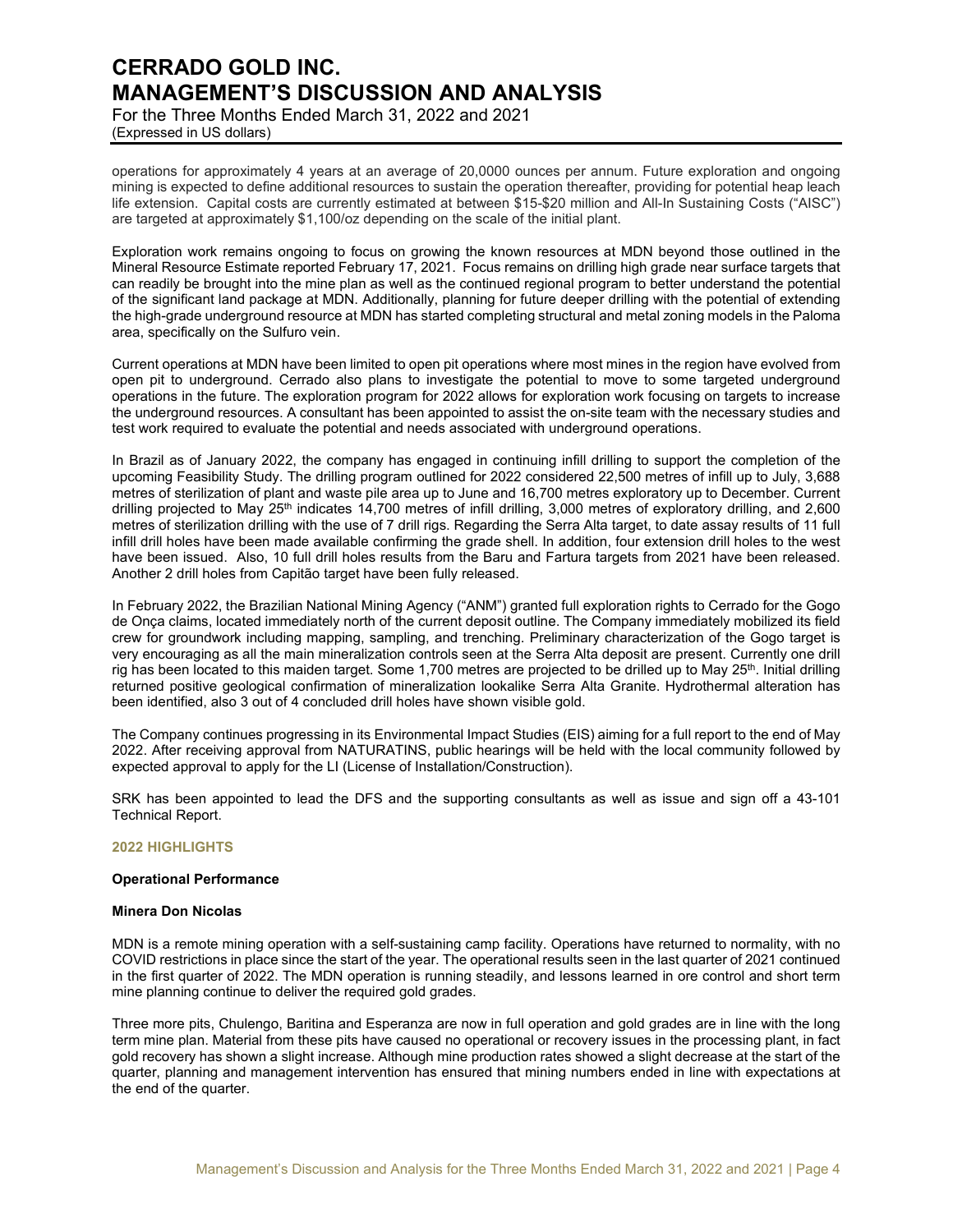For the Three Months Ended March 31, 2022 and 2021 (Expressed in US dollars)

RC drilling campaigns and increased sampling campaigns during the first quarter has ensured better understanding of the vein structures in the various pits. The information gathered from these campaigns has resulted in ore gold grades and accurate short term mine plans in line with expectations. As a result, all gold equivalent ounce ("geo") production targets were exceeded in the first quarter and geo production levels are expected to continue for the remainder of the year. Minera Don Nicolas is still in line with the target to exceed 50,000 geo ounces during 2022.

Metal production at MDN continued to improve throughout 2022 with 13,007 ounces of gold and 27,107 ounces of silver produced in the three months ended March 31, 2022. This represents a 74% increase over the 7,485 ounces of gold produced in the three months ended 2021 and a 133% increase over the 14,108 ounces of silver produced in the three months ended 2021. Milled throughput for the three months ended March 31, 2022 was 1,096 tonnes per day ("tpd"), down 1% from 1,113 tpd in the three months ended 2021. Gold head grade was 4.68 g/t and the silver head grade was 14.85 g/t in the three months ended March 31, 2022, compared to gold head grade of 2.59 g/t and silver head grade of 8.0 g/t achieved in the three months ended 2021. This represents a 81% increase in gold grade and a 86% increase in silver grade.

## **Financial Performance**

### **Minera Don Nicolas**

## **Three months ended March 31, 2022**

The Company produced 13,007 ounces of gold and 27,107 ounces of silver during the three months ended March 31, 2022, as compared to 7,485 ounces of gold and 15,531 ounces of silver for the three months ended 2021. Production is significantly higher in the three months ended March 31, 2022, due to 81% higher gold head grade and 86% higher silver grade.

The Company generated revenue of \$27.4 million for the three months ended March 31, 2022, from the sale of 14,622 ounces of gold and 32,866 ounces of silver at an average realized price per gold ounce sold of \$1,819. For the three months ended March 31, 2021, the Company generated revenue of \$11.2 million from the sale of 6,584 ounces of gold and 14,108 ounces of silver. Revenue and sale of gold and silver for the current period is higher than the three months ended March 31, 2022, due to higher grades.

Cost of sales for the three months ended March 31, 2022, were \$18.2 million as compared to \$11.1 million for the three months ended March 31, 2021. Due to higher tonnes mined and milled in the first quarter of 2022 as compared to 2021, the Company incurred \$7.1 million higher production costs for the three months ended March 31, 2022, compared to prior year.

Cash Operating Costs per ounce sold was \$631 per ounce in the three months ended March 31, 2022, as compared to \$1,363 per ounce for the three months ended March 31, 2021 a \$732 per ounce decrease (refer to reconciliation of Non-IFRS performance metrics). The decrease is a result of significantly higher ounces sold during 2022 as well as lower costs incurred in the first quarter of 2022 due to improvement in stripping and haulage.

Net income for the three months ended March 31, 2022, was \$3.4 million as compared to \$5.7 million loss for the three months ended March 31, 2021. The decrease in net loss is primarily a result of a \$9.1 million increase in mine operating margin which is a result of higher gold sales and realized metal prices. There was a also a decrease in general and administrative expense of \$0.4 million in the three months ended 2022.

The Company incurred general and administrative expenses of \$1.9 million for the three months ended March 31, 2022, as compared to \$2.2 million of general and administrative expenses incurred during the three ended March 31, 2021. The \$0.4 million decrease is mainly as a result of lower professional and consulting fees of \$0.2 million and \$0.4 million, respectively, offset by higher share-based payment expenses of \$0.2 million.

Other expenses incurred of \$3.3 million during the three months ended March 31, 2022, include non-cash finance costs of \$0.7 million related to accretion of future consideration payable and \$0.7 million related to accretion of deferred revenue.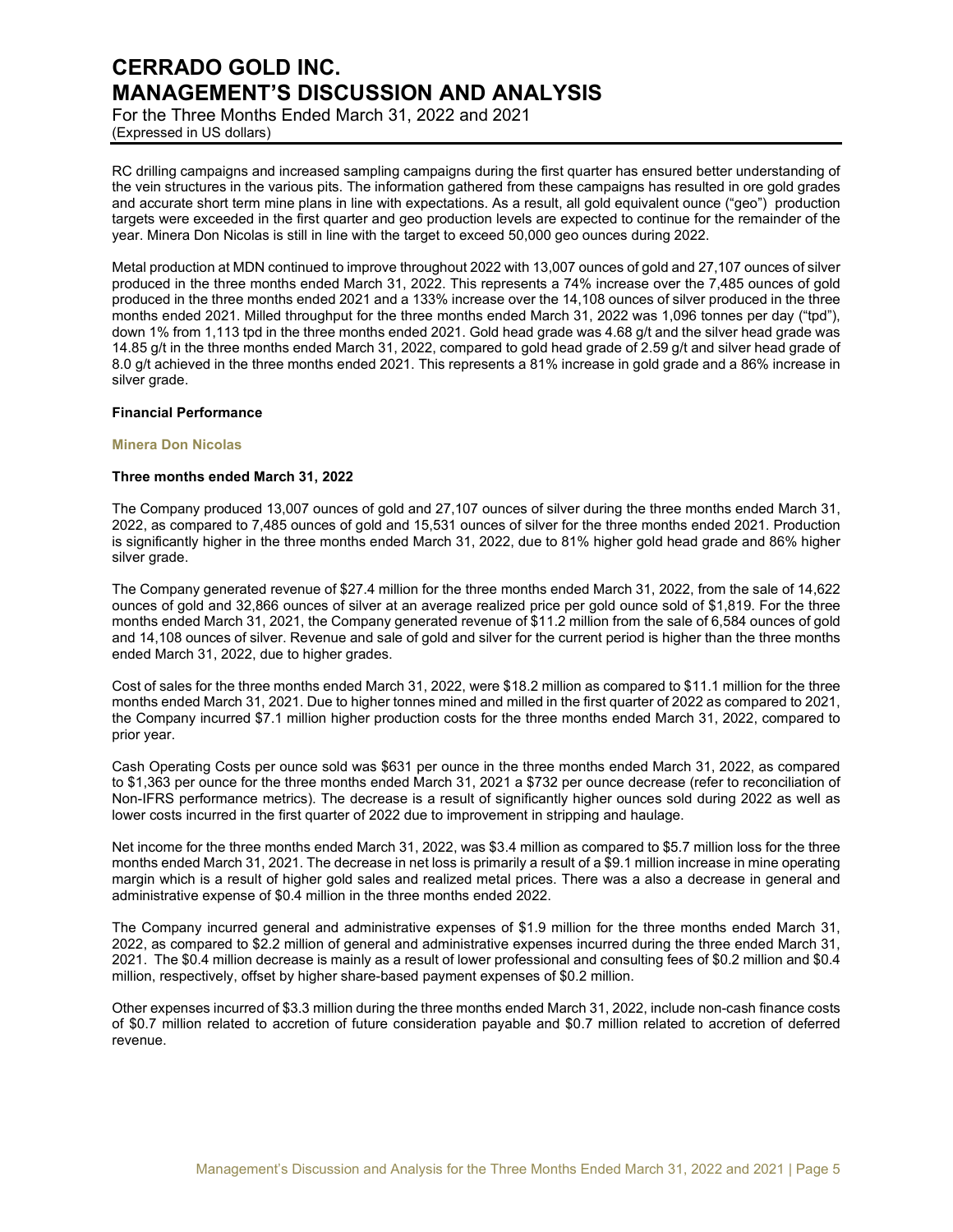For the Three Months Ended March 31, 2022 and 2021 (Expressed in US dollars)

## **CORPORATE DEVELOPMENTS**

### **Michelle Property Drilling**

On May 10<sup>th</sup> the Company announced that it has commenced a drilling program Michelle, its 100% owned property located 90 km to the southwest of MDN's Martinetas plant. The program will target high grade silver-gold ore shoots hosted along +30 km of strike length of known low sulphidation epithermal veins.

The initial targets of the 2022 exploration drilling include Jackpot and Luxor, which have been selected based on historical and recent surface mapping and trenching works and the interpretation of the regional results.

- 1. Phase 1- Jackpot: Continuation of Mia vein (E2 Metals). Historic intercepts at Jackpot, include 4.0m @ 2.99 g/t AuEq<sup>4</sup>. Currently 8 holes are planned to follow the modeled vein for 300 m of strike length
- 2. Phase 2 Luxor: Potential continuation from the Malvina South vein (E2 Metals). An initial phase of 6 holes are targeted at this time.
- 3. Phase 3 Vero, Jackpot South and Michelle/Gran Sierra targets: relevant structures intersections, ~ 10 scouting holes planned subject to further field reconnaissance.
- 4. Regional Targets: Structural trends below basaltic cover could be continuation of veins mapped at Fredonia mining Inc. ("Fredonia") a trenching campaign is planned to help define potential drill targets.

In addition, several targets have been identified through a mix of structural, geochemical, and trenching work undertaken by both Cerrado and previous owners. These may be followed up in secondary and tertiary phases of exploration.

### **Michelle Property Highlights**

- 37,400 hectares ("ha") of exploration permits located between and adjacent to AngloGold Ashanti's prolific Cerro Vanguardia Mine (+8.5Moz Au, +85Moz Ag)<sup>1</sup> and recent bonanza grade discoveries made by E2 Metals less than 50 meters ("m") from Michelle's border.
- Over 30 km of veins mapped on surface and additional potential for continuity under thin basaltic cover.
- Recent nearby discoveries by E2 Metals Limited ("E2") & Fredonia Mining Inc. ("Fredonia") to the south, suggest the potential for high grade Ag-Au ore shoots on the Michelle property. Regional drill results include:
	- Mia  $(E2)^2$ : 31 m at 27 grams per tonne ("g/t") gold ("Au") and 160 g/t silver ("Ag") from 53 m;
		- including 18m at 47 g/t gold and 208 g/t silver from 66 m; and
		- including 1m at 424 g/t gold and 1,489 g/t silver from 68 m.
	- Malvina (E2)<sup>2</sup>:  $14m$  at 8.7g/t Au and 2,541 g/t Ag from 67 m.
	- Monserrat (Fredonia)<sup>3</sup>:  $34 \text{ m}$  at 1.15 g/t Au and 50 g/t Ag from 32 m.

Data Source:

1.Historical reported production of 5.6Moz Au and 13.0Moz Ag, source: S&P Global Inc. and current 43-101 resources inclusive of reserves of 2.9Moz Au and 75.5Moz Ag, source: AngloGold Ashanti's Mineral Resource and Ore Reserve Report as at December 31, 2021.

2. (https://e2metals.com.au/ )

3. https://www.fredoniamanagement.com/el-dorado-monserrat

#### **Sprott Stream**

On March 14, 2022, the Company entered into a \$20.0 million gold and silver stream agreement (the "Stream Agreement") with Sprott Resource Streaming and Royalty Corp. ("Sprott") for its MDC project in Brazil.

The Stream Agreement provides for the sale and delivery to Sprott of 2.25% of all gold and silver produced from the Project of which Cerrado has the ability to buy back 50% of the stream based upon the buyback schedule below

- On or before June 30, 2024 US\$12.5 million
- From July 1, 2024, until June 30, 2025 US\$13.0 million
- July 1, 2025, until June 30, 2026 US\$13.5 million

Proceeds will be used to complete the ongoing works to deliver a NI 43-101 Compliant Feasibility Study for the MDC Project and for general corporate and working capital purposes. To facilitate funding in advance of commercial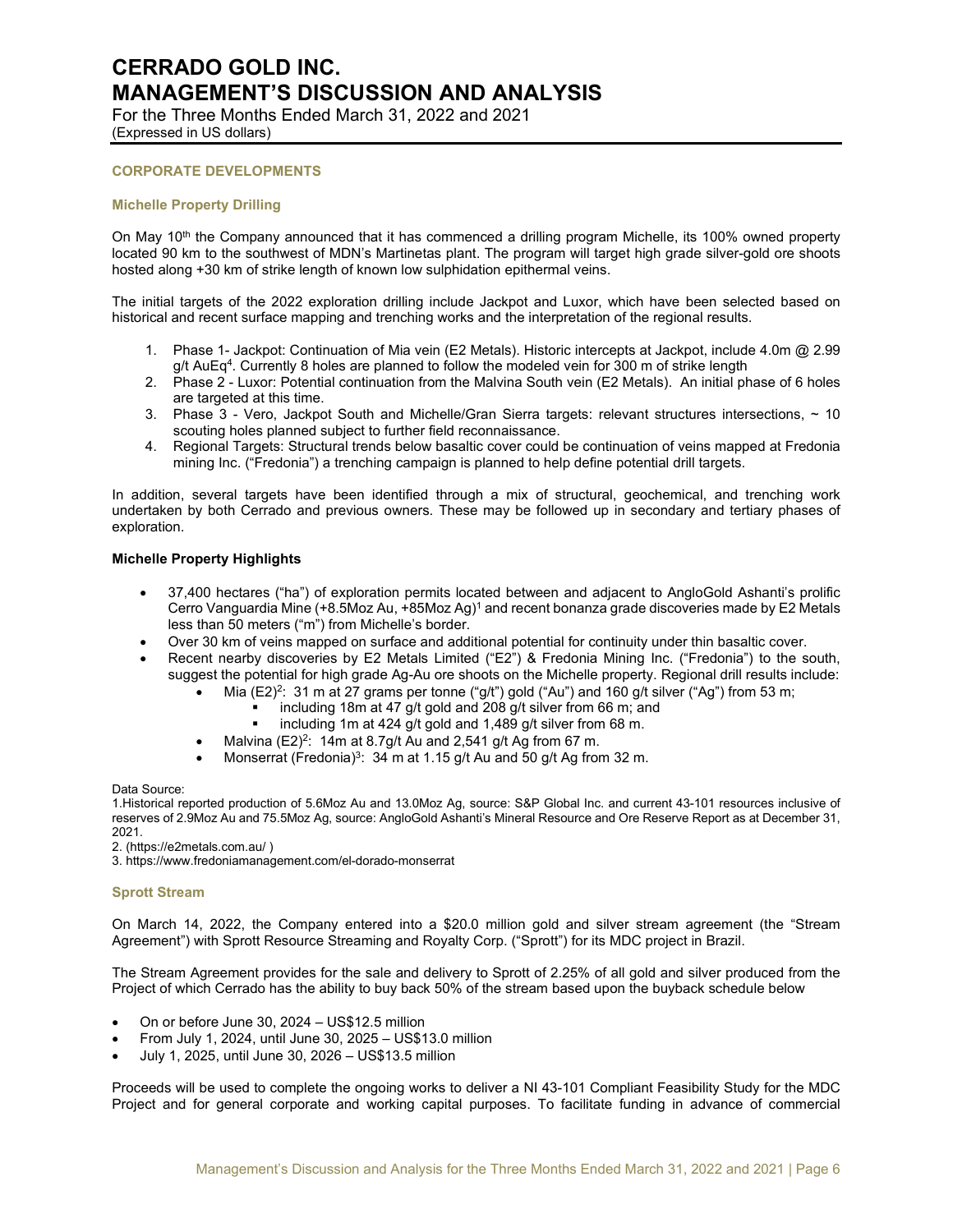For the Three Months Ended March 31, 2022 and 2021 (Expressed in US dollars)

production, Sprott has issued a US\$20.0 million secured note (the "Note") that bears interest at a rate of 10% per annum, calculated and payable quarterly and will mature on the earlier of the achievement of commercial production together with certain other conditions, or March 14, 2031. Subject to the approval of the TSX Venture Exchange (the "TSXV"), the Company may elect to satisfy the payment of any accrued and unpaid interest on the Note by the issuance of common shares of the Company (the "Common Shares") at a price per Common Share equal to 95% of the volume weighted average price (the "VWAP") of the Common Shares for the 5 trading days immediately prior to the date payment is due or any combination of cash and Common Shares in the Company's sole discretion. The Note is secured against the Project assets and is intended to subordinate to future project financing for the Project.

### **Resource update at Serra Alta**

On August 4, 2021, the Company announced an updated mineral resource at the Serra Alta deposit within its Monte do Carmo gold project. This resource update integrated the successful results of the Phase 1 drilling program which was completed in April 2021. The highlights of the updated resource are as follows:

- Total Indicated Resource of 9,108,000 tonnes at 1.85 g/t Au, containing 541,000 oz Au
- Total Inferred Resource of 13,197,000 tonnes at 1.84 g/t Au, containing 780,000 oz Au
- Notable Increase in total Mineral Resource: 62% more gold ounces from previous estimate (December 2018)
- Higher Confidence level: 41% of metal in Indicated category

#### **Serra Alta PEA**

On August 23, 2021, the Company announced the results of the PEA on the recently updated Mineral Resource Estimate for the Serra Alta deposit at MDC . The results of the PEA demonstrate very robust economics with an aftertax NPV5% of \$617 million and IRR of 94.8%. The highlights of the PEA are as follows:

- Average annual gold production of 149,000 ozs over first 5 years and 131,000 ozs over 8 years
- Annual Average Free cash flow of US\$150 million over the first 5 years
- Total cumulative, after tax, free cash flow estimated US\$901 million over 8 years
- Average AISC of US\$431/oz over the first 5 years
- Low Initial Capex of US\$126 million (including US\$25 million contingency)
- Payback of 1.3 years
- Further upside potential from continued exploration drilling & resource expansion
- Development program including Feasibility Study to begin immediately

On September 16, 2021, the Company announced the latest metallurgical test work results that outlines the processes and results for the metallurgical test work for process route definition and determination of process parameters for the Serra Alta deposit. Results support an expected gold recovery rate of 98.5% as used in the PEA announced August 23, 2021. The process reviewed the expected global gold recovery using gravity concentration followed by floatation and leaching of the gravity concentrate tailings.

On October 7, 2021, the Company filed on SEDAR, an independent technical report on the Serra Alta PEA which was announced on August 23, 2021. The report was completed by GE21 Consultoria Ltda ("GE21") and incorporated results from the 43-101 Mineral Resources Estimate produced by Micon International dated July 21, 2021.

#### **Minera Don Nicolas drilling program**

Drilling in 2022 is designed to advanced in parallel green and brownfield targets. Brownfield efforts are concentrated in the Paloma area, where shallow RC drilling is being conducted along strike extension of known structures (e.g. Arco Iris and Violeta) and deeper Diamond Drilling on the down dip extension of the known resource in the Sulfuro/Esperanza vein complex. Greenfields efforts have focused this Quarter in the planning and execution of the Michelle program outlined above

#### **Minera Don Nicolas heap leach project**

The Company continues to develop a gold heap leach operation at its Minera Don Nicolás operation in Santa Cruz, Argentina. The Company has commenced with detailed design of the heap leach pad as well as started the procurement processes for the crushing plant and Carbon in Column plant. Gold placement is forecast for first quarter 2023.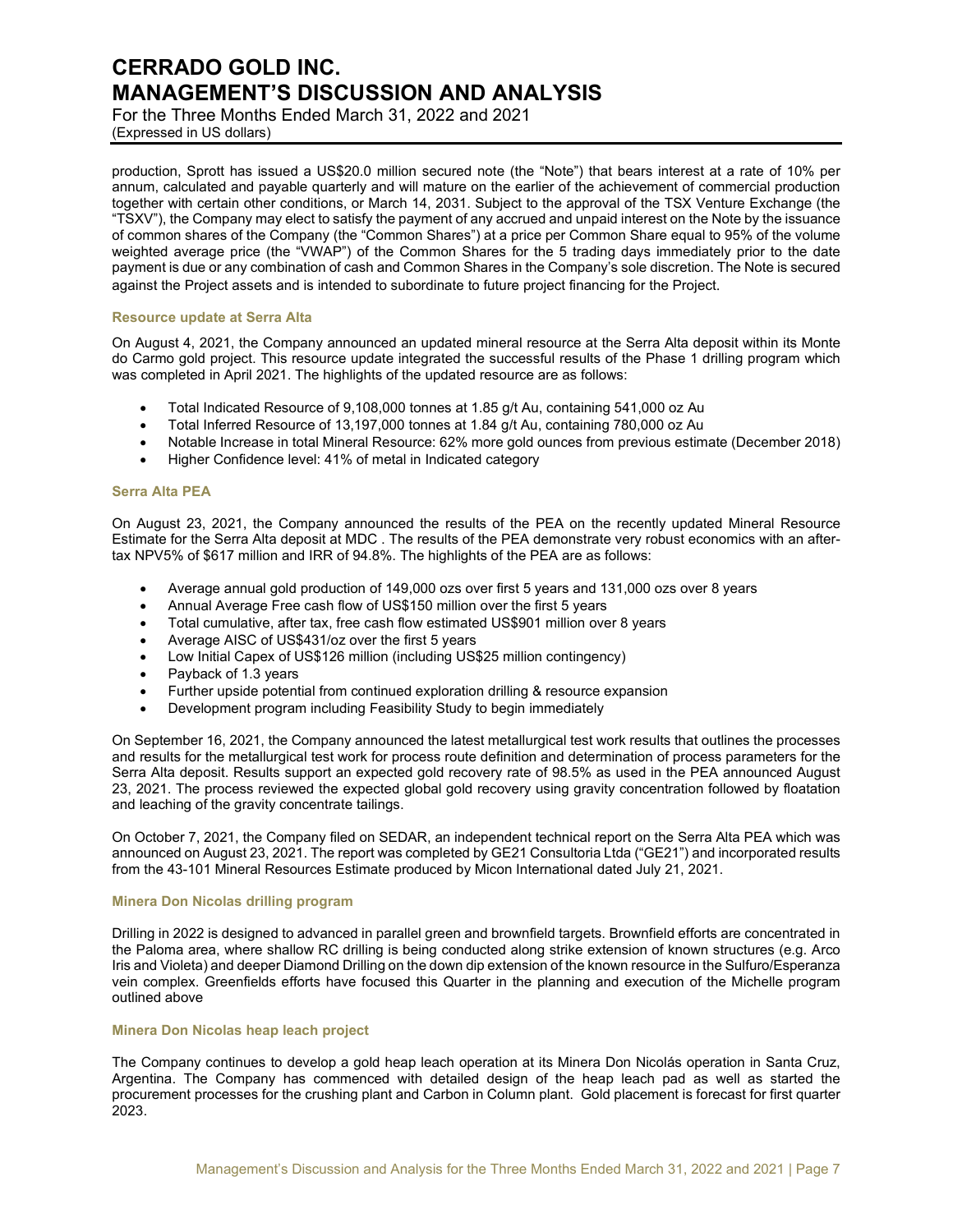For the Three Months Ended March 31, 2022 and 2021 (Expressed in US dollars)

## **EXPLORATION**

#### **Minera Don Nicolas**

In Q1 2022, the Company commenced a 4000-metre drilling program to delineate the down dip extent of the known resource in the Sulfuro/Esperanza Veins.

The first area of focus of the deep drilling has been the southern edge of the Sulfuro Vein (Paloma) where a high grade subvertical shoot has already been delineated with historic drilling approximately 125 m below the LOM pit. Drilling is targeting an additional 200m of down plunge extension. As of May  $1<sup>st</sup>$  the company has completed 6 holes from the originally planned 8 hole program. Full assays are pending.

The move towards underground mining is in keeping with the transitions undertaken at both MDN's neighbouring mines – Yamana's Cerro Morro operation and Anglo American's Cerro Vanguardia mine. Based upon current resources in place, Cerrado's exploration team believes it can readily outline potential resources in excess of 100,000 ounces of gold in underground mineralized material to act as an initial source of feed to the mill.

### **Monte do Carmo Project**

### **2022 Resource Update infill program**

The Company started a 22,500 m drill program in January 2022, to optimize the confidence level of the current resource in Serra Alta. The program aims to upgrade the majority of the resource current inferred resource within the open pit constrained to Measured and Indicated categories such that it can be fully incorporated into the economic analysis of the feasibility study. The program encompasses all the known sectors that contribute to the deposit endowment including: Pit Sur, Pit North, and the Eastern Zone.

#### **Exploration Drilling and Satellites**

#### **Gogo North Target Area**

During February 2022, the Brazilian National Mining Agency ("ANM") granted full exploration rights to Cerrado for the Gogo de Onça North claims, located immediately north of the current deposit outline. The Company immediately mobilized its field crew for groundwork including mapping, sampling, and trenching. Preliminary characterization of the Gogo North target is very encouraging as all the main mineralization controls seen at the Serra Alta deposit are present including:

- mid grain texture granite;
- granite/Felsic Volcanic contact (presumed Cupola, as developed in the East Zone);
- outcropping quartz veins with sulphide stains;
- potassic alteration; and
- presence of artisanal historic working (Garimpos).

The compelling results obtained in the groundwork prompted the company to mobilize an exploration rig to this zone and drilling started in late March. The Company started its first exploratory program in Ggo in April and as of May 10<sup>th</sup> has completed 4 holes with one in progress. The scope of this first phase is to define scale of any potential mineralization.

#### **Capitao**

The Capitao Target is located 6 km to the south of the Serra Alta deposit along the same granite complex. The Company drilled 4 holes in the first quarter of 2022, totaling 14 drill holes and 5,115m of drilling including 2021 holes. Integrated results have notably expanded the footprint of the target previously constrained by historic drilling (Kinross 2007). After successful extensional step outs, a strike length of 500m with notable wide lateral extents up to 700m has been confirmed.

## **Baru**

The Baru Target is located one kilometre to the west of the south pit at Serra Alta. To date, 12 holes have been completed totaling 3,278m. Hole FBU-008 was drilled in section with hole FBU-004 (discovery hole reported on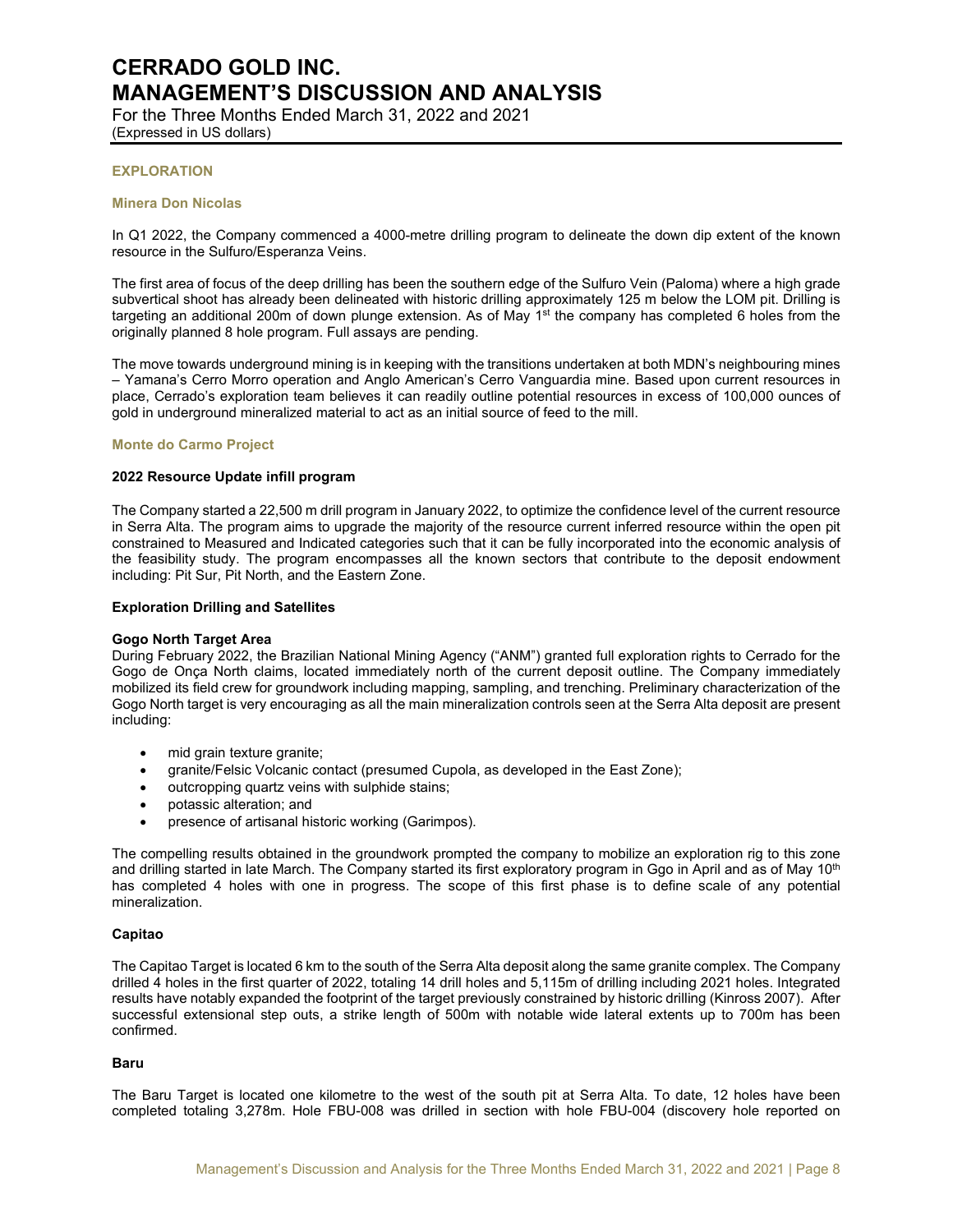For the Three Months Ended March 31, 2022 and 2021 (Expressed in US dollars)

December 15<sup>th</sup>, 2021) and confirmed mineralization in the immediate footwall of the Agua Suja fault. A relevant intercept of this hole includes 18.59m at 0.95 g/t Au from 83.20m. Integrated results warrant further investigation along strike, especially towards the south where the granitic host is exposed.

## **Fartura**

The Fartura Target is located 2km to the northwest of Serra Alta, also sitting along the granite complex contact zone. Drill Holes FFA-007 and FFA-008 were drilled to test down dip extension of the projected mineralization previously intercepted at shallow levels. Both were successful in providing continuity: FFA-08 intercepted 5.07m at 0.79 g/t gold that can be correlated with the high-grade intercept from hole FFA-001 that included 5.35m at 1.85 g/t Au (see press release from December 15th, 2021). Current geological modelling confirms that the host rock of the shallow mineralization (mined informally on surface) in Fartura is a porphyritic felsic volcanic. The current known outline of mineralization at Fartura extends for over 200m in strike length and is open both to the north (under sedimentary volcanic) and to the south

## **Bit-3**

The Bit-3 targets are located 13 km to the northwest of Serra Alta. Relevant gold grades from a biotite-quartz altered zone were returned in drill holes FLD-05 and FLD-06 (6.72 m at 1.50 g/t Au and 14.2m@ 0.69 Au g/t, respectively). The other drill holes successfully intersected the continuity of shear zone, but with minor gold tenors. The current geological model of the mineralized zone indicates the potential of a down plunge and north strike extension. The sheared contact between granite and ultramafic rocks extends to the northeast for about 15 Km. This regional trend, mainly included in Cerrado controlled land has undergone no systematic exploration and opens a new exploration front for the current scope of expanding the district gold resource. It is believed that along this strike length there is potential for replicating high grade shoots as the one preliminary shaped in Bit-3.

Assays results reported this quarter included Infill and exploratory holes (drilled late in 2021 and in Q1 2022). Highlights (All composites are reported as true thickness) include:

## **Sierra Alta (Infill) FSA-170**

|                  | 5.19m at 6.68 g/t Au, from 52.80m            |
|------------------|----------------------------------------------|
| FSA-181          | Including 1.05m at 19.22 g/t Au from 52.80m  |
|                  | 21.20 m at 2.99 g/t Au, from 47.64m          |
|                  | Including 14.17m at 4.34 g/t Au from 54.67m  |
| FSA-182          | 13.34m at 1.76 g/t Au, from 466.96m          |
|                  | Including 4.27 m at 3.63 g/t Au from 466.96m |
| FSA-183          |                                              |
|                  | 77.45m at 2.15 g/t Au, from 121.00m          |
|                  | including 2.03m at 22.06 g/t Au from 143.09m |
| FSA-185          |                                              |
|                  | 29.62m at 1.99 g/t Au, from 62.40m           |
| FSA-186          |                                              |
|                  | 43.09m at 3.49 g/t Au, from 37.91m           |
|                  | including 6.34m at 17.23 g/t Au from 37.91m  |
| FSA-187          |                                              |
|                  | 18.72m at 2.08 g/t Au, from 140.40m          |
|                  | including 1.80m at 5.28 g/t Au from 149.00m  |
| Baru (Satellite) |                                              |
| <b>FRU 888</b>   |                                              |

- **FBU-008**
- **18.59m at 0.95 g/t Au, from 83.20m** 
	- **including 2.05m at 2.98 g/t Au from 98.38m**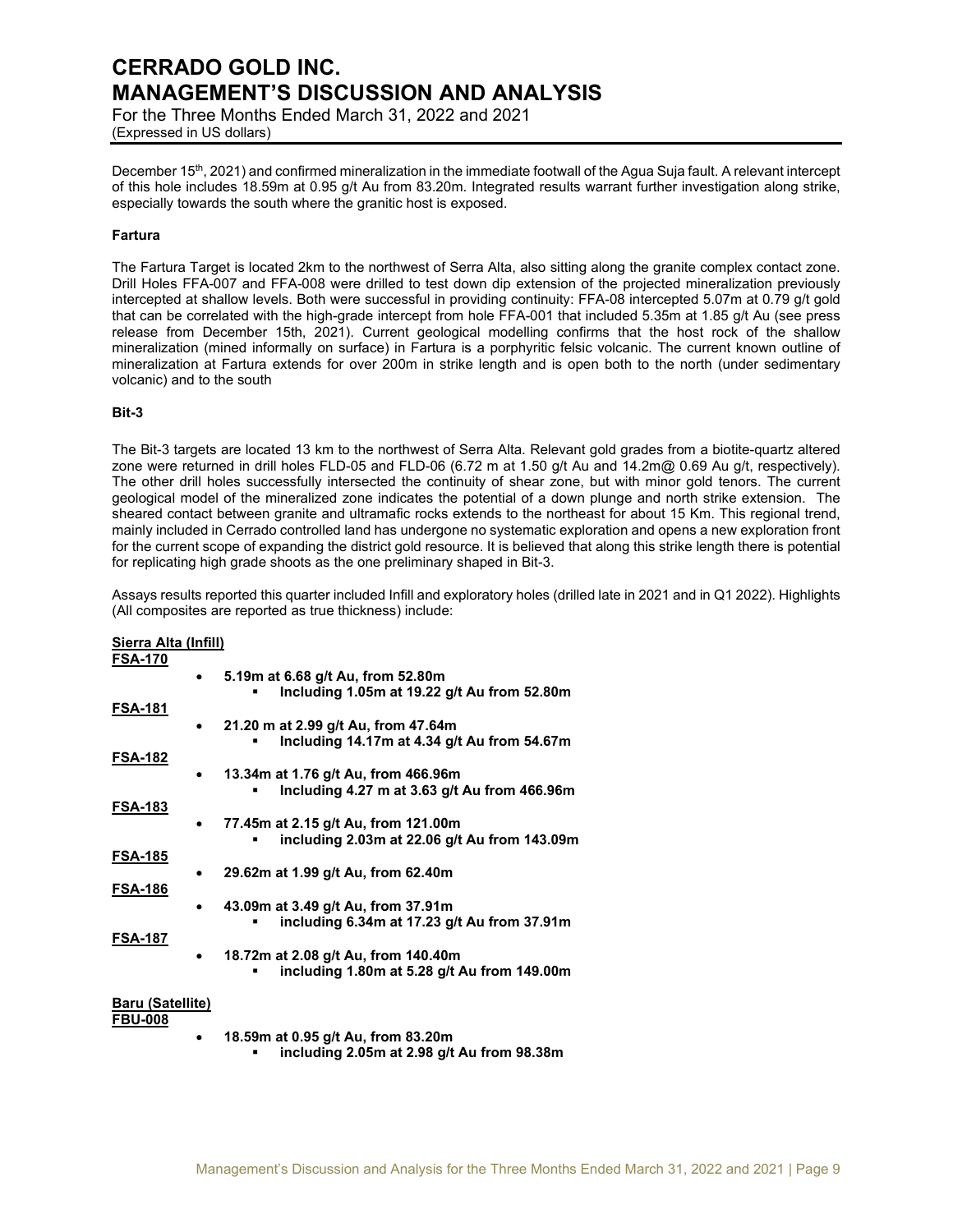For the Three Months Ended March 31, 2022 and 2021 (Expressed in US dollars)

## **Current Resource**

Drilling completed by Cerrado between October 2020 and April 2021 was the basis for the July 2021 resource update.

Most of the drilling completed in Phase I was done through low angle holes dipping (between 30- and 35-degrees dip) crossing perpendicularly the mineralized trends. Low angle holes allowed detailed refinement of the high-grade domain model in the different zones in the deposit which also provided the ability to target proximal zones to intrusive contacts that are the first order control in gold endowment and quartz vein density.

Results were immediately integrated into the Serra Alta inhouse model, refining High Grade mineralized domains and a new tonnage/grade estimation. The inhouse model was reviewed and validated by Micon International Inc. defining a new resource statement effective July 23, 2021.

The Sierra Alta July 2021 estimate highlights are.

- Total Indicated Resources of 9,108,000 tonnes at 1.85 g/t Au, containing 541,000 oz Au
- Total Inferred Resource of 13,197,000 tonnes at 1.84 g/t Au, containing 780,000 oz Au
- Notable Increase in total Mineral Resource: 62% more gold ounces from previous estimate (December 2018)
- Higher Confidence level: 41% of metal in Indicated category
- Over 99% of the gold in the Indicated Resources category is included in the constraining pit shell, the other 0.4% is considered underground
- Over 90.5% of the Inferred Resource is included in pit shell, the other 9.2% is considered underground
- Excellent conversion rate of previous Inferred Resource into indicated confirms sound domaining and interpolation strategy
- Confirmation of Serra Alta as the anchor deposit of the district, as exploration continues
- Potential for replicating mineral endowed zones like Serra Alta or individual blocks within Serra Alta on regional scale remains high from Cerrado perspective

| <b>Mining Method</b> | <b>Cut-off Grade</b><br>$(g/t \text{ Au})$ | <b>Resource</b><br>Category | Tonnage<br>(kt) | Avg. Au<br>Grade (g/t) | <b>Metal Content</b><br>(koz |
|----------------------|--------------------------------------------|-----------------------------|-----------------|------------------------|------------------------------|
| Open Pit             | 0.30                                       | Indicated                   | 9,063           | 1.85                   | 539                          |
|                      |                                            | Inferred                    | 12,128          | 1.82                   | 708                          |
| Underground          | 1.10                                       | Indicated                   | 45              | 1.66                   | 2                            |
|                      |                                            | Inferred                    | 1,069           | 2.10                   | 72                           |
| $OP + UG$            |                                            | Indicated                   | 9,108           | 1.85                   | 541                          |
|                      |                                            | Inferred                    | 13,197          | 1.84                   | 780                          |

Serra Alta Mineral Resource Statement – Effective Date July 21, 2021

Estimate Notes:

- 1. Mineral resources were estimated by Mr. B. Terrence Hennessey, P.Geo. and Mr. Alan J. San Martin, MAusIMM (CP) of Micon International Limited. ("Micon"), a Toronto based consulting company, independent of Cerrado Gold. Both Mr. Hennessey and Mr. San Martin meet the requirements of a "Qualified Person" as established by the Canadian Institute of Mining, Metallurgy and Petroleum (CIM) Definition Standards for Mineral Resources and Mineral Reserves (May 2014) ("the CIM Standards").
- 2. Mineral resources are not mineral reserves and therefore do not have demonstrated economic viability.
- 3. The Serra Alta estimate has been completed entirely using Leapfrog Geo EDGE software.
- 4. The estimate is based on a long-term gold price of US\$ 1,600 per ounce and economic cut-off grades 0.30 g/t Au (Open Pit) and 1.10 g/t (Underground).
- 5. Open Pit constrained resources are reported within an optimized pit shell; underground resources are reported within continuous and contiguous shapes which lie adjacent to and below the ultimate open pit shell and interpreted to be recoverable utilizing standard underground mining methods.
- 6. The mineral resource estimate has an effective date of July 21, 2021.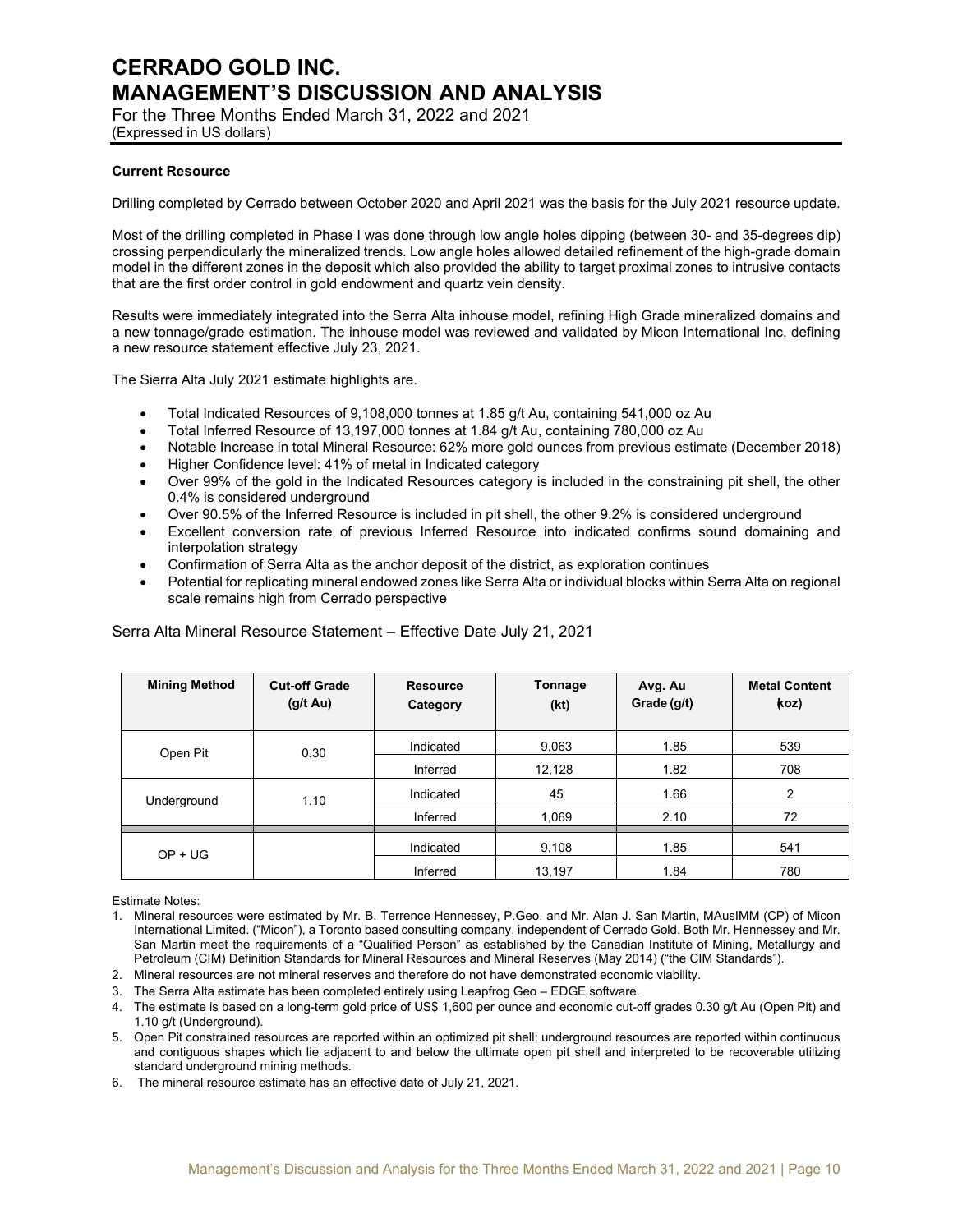For the Three Months Ended March 31, 2022 and 2021 (Expressed in US dollars)

- 7. The Serra Alta gold deposit was modelled by Cerrado using a wireframe constructed based on a 0.1 g/t Au cut-off grade and a few vein interpretations.
- 8. Rock density was assigned to different lithologies based on the geological and mineralization models, using calculated average values of 2.624 g/cm3 in granite, 2.65 g/cm3 in volcanics and 2.60 g/cm3 inside mineralization wireframes.
- 9. Grade capping was used to control the influence of outliers in the estimate, raw assays were composited to 1.0 m and then assessed for capping. Grade capping used throughout the deposit was 45 g/t Au for the main broad envelope and 8.0 g/t Au for the interpreted veins.
- 10. The block model gold grades were estimated using the Ordinary Kriging interpolation method with searching parameters derived from geostatistical analysis performed within the mineralization wireframes. Variogram ranges go from 90 m to 150 m in the major axis.
- 11. The estimate assumes a metallurgical recovery of 98.5% gold, based on completed test-work to date.
- 12. The estimate assumes the following costs: Mining (Pit) US\$ 2.00/t, Mining (Pit Waste) US\$ 1.70/t, Mining (Underground) US\$ 40.00/t, Processing US\$10.78/t, and G&A of US\$ 2.00/t.
- 13. The pit constrained resource is reported within an optimized pit shell that assumed a maximum slope angle of 55 degrees. Open pit mining recovery was assumed to be 100%. Open pit dilution was assumed to be 0%. Underground mining recovery was assumed to be 100%. Underground dilution was assumed to be 0%.
- 14. Micon has not identified any legal, political, environmental, or other risks that could materially affect the potential development of the mineral resource estimate.
- 15. The mineral resource estimates are classified according to the CIM Standards which define a Mineral Resource as "a concentration or occurrence of solid material of economic interest in or on the earth's crust in such form, grade or quality and quantity that there are reasonable prospects for eventual economic extraction. The location, quantity, grade or quality, continuity and other characteristics of a mineral resource are known, estimated, or interpreted from specific geological evidence and knowledge including sampling.
- 16. The mineral resource was categorized based on the geological confidence of the deposit into inferred and indicated categories. An inferred mineral resource has the lowest level of confidence. An indicated mineral resource has a higher level of confidence than an inferred mineral resource. It is reasonably expected that the portions of the inferred mineral resources could be upgraded to indicated mineral resources with additional infill drilling.
- 17. All procedures, methodologies and key assumptions supporting this mineral resource estimate are included in a NI 43-101F1 Technical Report which will be available at www.sedar.com.

The most significant extension of the new resource materialized in the East Zone, (former N2 domain in the 2019 Technical Report). New drilling provided the basis for higher tonnage and grade, ultimately increasing an original 420,000 Oz of Inferred Resource to 479,000 oz Au of Indicated Resource and 339,000 oz of Inferred Resource within the East zone. The increase in tonnage reflects the lateral continuity of the High-Grade domain to the East (currently 500m lateral extent is recognized). The increase in grade is explained by better coverage over the intrusive contact buffer zone that is believed to be one of the main primary controls on vein density and gold endowment.

## **Preliminary Economic Assessment**

On August 23, 2021, Cerrado announced the results of the PEA on the recently updated Mineral Resource Estimate for the Serra Alta deposit at MDC. The results of the PEA demonstrate very robust economics with an after-tax NPV5% of \$617 million and IRR of 94.8% at a gold price of \$1,600/oz. Project economics are based on a potential 8-year mine life with a 1.3-year payback period, with positive after-tax cash flow commencing in Year 1. The final PEA Technical Report completed by GE21, in accordance with NI 43-101, and was filed on SEDAR on October 7, 2021.

Highlights of the PEA include:

- Average annual gold production of 149,000 ozs over first 5 years and 131,000 ozs over LOM 8 years
- Annual Average Free cash flow of US\$150 million over the first 5 years
- Total cumulative, after tax, free cash flow estimated US\$901 million over 8 years
- Average AISC of US\$431/oz over the first 5 years
- Low Initial Capex of US\$126 million (including US\$25 million contingency)
- Payback of 1.3 years
- Further upside potential from continued exploration drilling & resource expansion
- Development program including Feasibility Study to begin immediately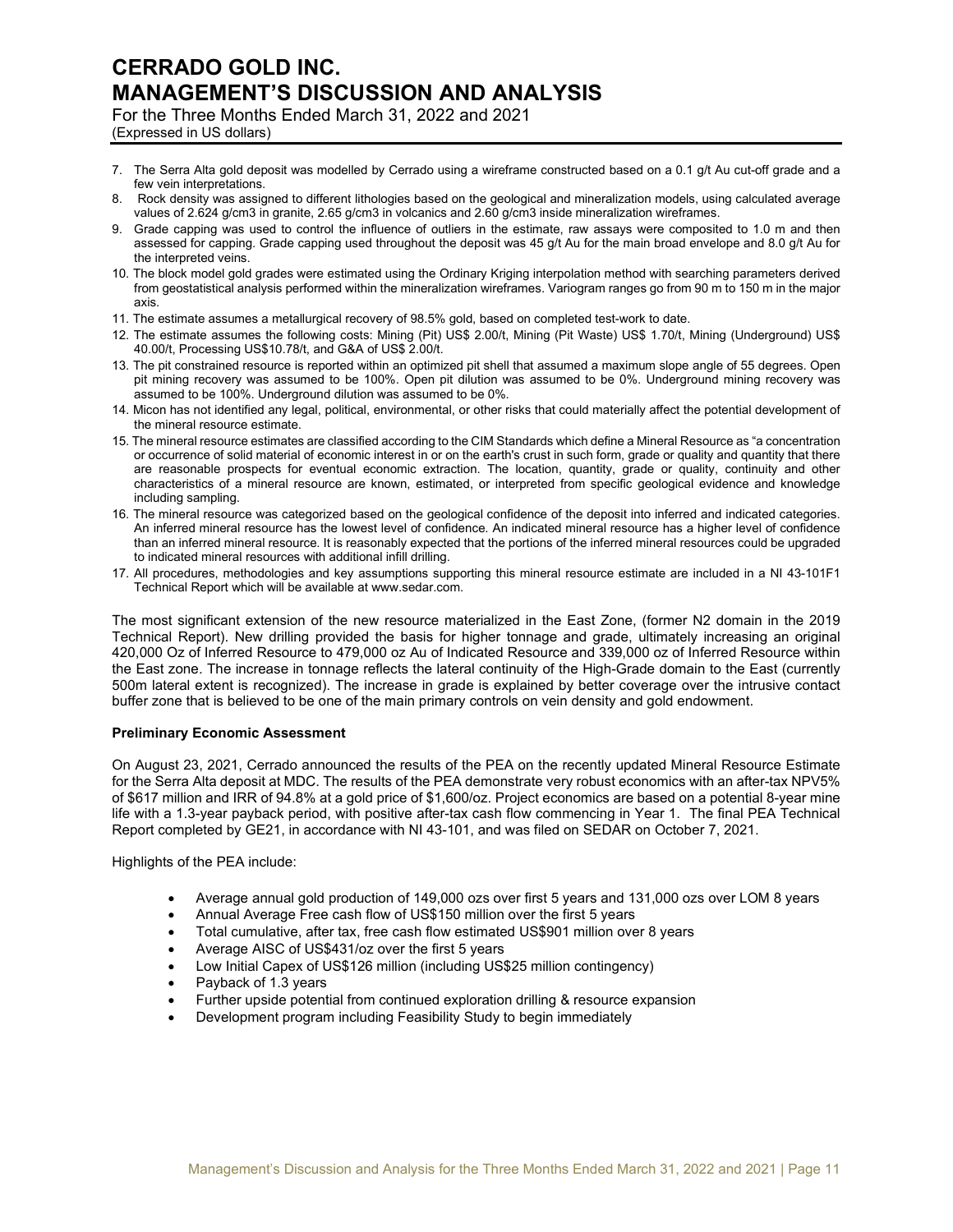For the Three Months Ended March 31, 2022 and 2021 (Expressed in US dollars)

### **PEA summary**

| <b>PEA Summary Table</b><br>All Figures in US\$ unless otherwise noted |             | 2021    |
|------------------------------------------------------------------------|-------------|---------|
| NPI @ 5% After Tax                                                     | \$ millions | \$617   |
| <b>IRR After Tax</b>                                                   | %           | 94.8%   |
| Long Term Gold Price (US\$/troy oz.)                                   | US\$/oz Au  | \$1,600 |
| <b>Initial Capex</b>                                                   | \$ millions | \$126   |
| Life of Mine                                                           | years       | 8       |
| Payback time (years)                                                   | years       | 1.3     |
| LOM average annual production                                          | koz         | 131.0   |
| LOM annual tonned mined                                                | MM tonnes   | 2.600   |
| Opex                                                                   | \$/t        | \$33.04 |
| Avg Cash Cost                                                          | US\$/oz Au  | \$583   |
| Avg LOM AISC                                                           | US\$/oz Au  | \$612   |
| Sustaining LOM Capital                                                 | \$ millions | 13.5    |
| <b>LOM Stripping Ratio</b>                                             | waste:ore   | 10.9:1  |
| <b>Royalties</b>                                                       | $\%$        | $1\%$   |
| <b>Mine Closure</b>                                                    | \$ millions | \$16.78 |

### **Metallurgy Results**

Cerrado completed additional metallurgical testing that on a bulk sample of 300 kg, confirmed the recoverability of gold by gravity concentration and tailing flotation followed by CIP leaching of float concentrate. The results of the test work, that are included in the PEA, reveal recoveries up to 98.5% of which approximately 79% is recovered by gravity. The final leached tailings will be submitted to detox circuit before sending it to final disposal. The high percentage of gold recovered by gravity allows for a simple design layout with limited CIP leaching capacity required, which significantly reduces up front capital requirements. Metallurgical test work also indicates that the waste rock and detoxed tailings are neutral by nature, which points to very amenable disposal of mineral residues making it easier to deploy environmentally and more affordable.

#### **Serra Alta Feasibility Study**

Cerrado has appointed all key consultants for the feasibility study ("FS"). Work is in progress on metallurgical testwork, geotechnical studies, archaeology studies, noise and dust monitoring and geochemical studies. Drilling on progress to complete the updated geological model for use in the FS Currently the estimated forecast completion for the FS remains on schedule for Q1 2023.

Initial work remainsfocussed on the value-add and trade-off studies that include:

- Improved domaining of the resource for improving the average grade
- Shorter haul distances with updated waste dump locations reducing OPEX
- Electrification of mine fleet equipment
- Steeper angles in the competent granites to reduce strip ratios and OPEX
- Use of SAG mill to replace the three-stage crushing circuit reducing OPEX
- Removal of the cleaner floatation circuit reducing CAPEX and OPEX
- Move to larger and fewer process equipment to reduce CAPEX and OPEX

Detailed work will progress in stages during Q3 2022.It is recognised that in the current environment there is concern on potential increases due to inflation, and management to de-risk the project will also be a key activity, though at this time we have no reason to believe the 25% contingency allocated for such risk is inadequate.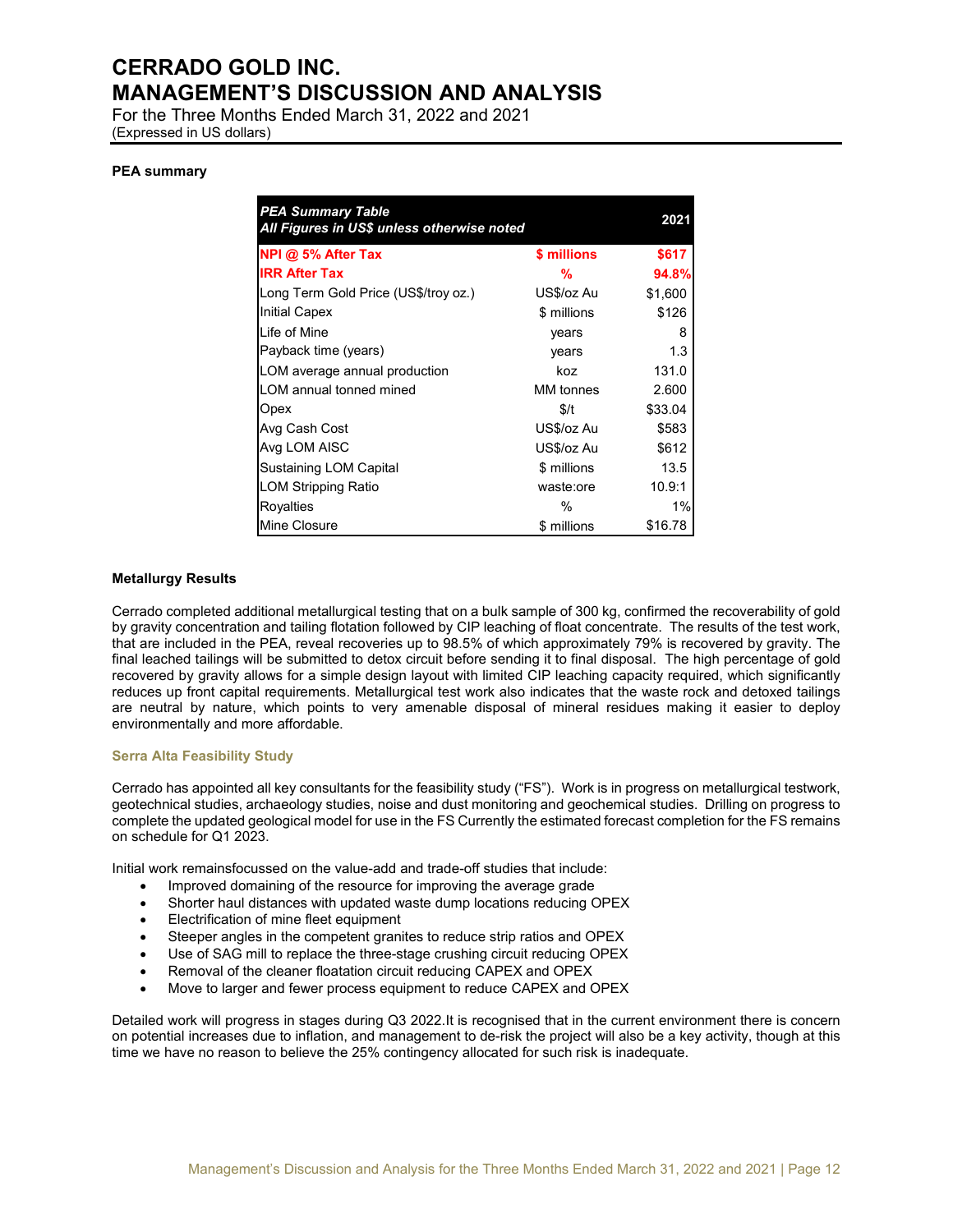For the Three Months Ended March 31, 2022 and 2021 (Expressed in US dollars)

## **Minera Don Nicolas Continuous Operational Improvement Projects and New Projects**

Work to reduce water losses and water on the existing tailings has commenced. The first stage of moving the pond to the North East has commenced. Metallurgical test work is expected to commence in June 2022. It is anticipated that MDN can move to a non-Segregated tailings facility that allows us to reduce water losses by at least 50% and also create a more efficient tailings pond. The Company believes this will yield significant improvements in reducing sustaining capital for the tailings dam raises as well as reducing our operational water costs and costs for DETOX. The Project has had initial consultations with the Ministry and anticipates approvals from the Ministry prior to implementation in 2023. The current optimisations in the tailings storage provide an estimated increased life to 2024 prior to implementation of the new project.

Detailed design for work on the Las Calandrias Heap Leach pad has almost completed (90%) by Knight Piesold. Construction is currently due to start in June 2022 with first gold expected in Q1 2023. The project has optimised the circuit based on water requirements in Q2 2022. Currently the heap leach project is forecast to add approximately 25,000 oz Au per year in steady state.

An assessment to add another heap leach facility for the low-grade material at Martinetas has been completed. Detailed work on a drilling programme to support a low-grade resource is has commences in Q2 2022. Once complete a final assessment will be undertaken and if successful will commence detailed design on a low grade heap leach pad at Martinetas, The initial assessment indicates the opportunity to yield over 20,000 oz per year from the low grade material either currently being mined as waste or not mined as not economic for the current high grade facility.

Exploration work to better define the opportunity to develop an underground mine below the current open pit in the Paloma area has continued in Q2 2022. Work for Permits and any Applications have commenced in Q2 2022.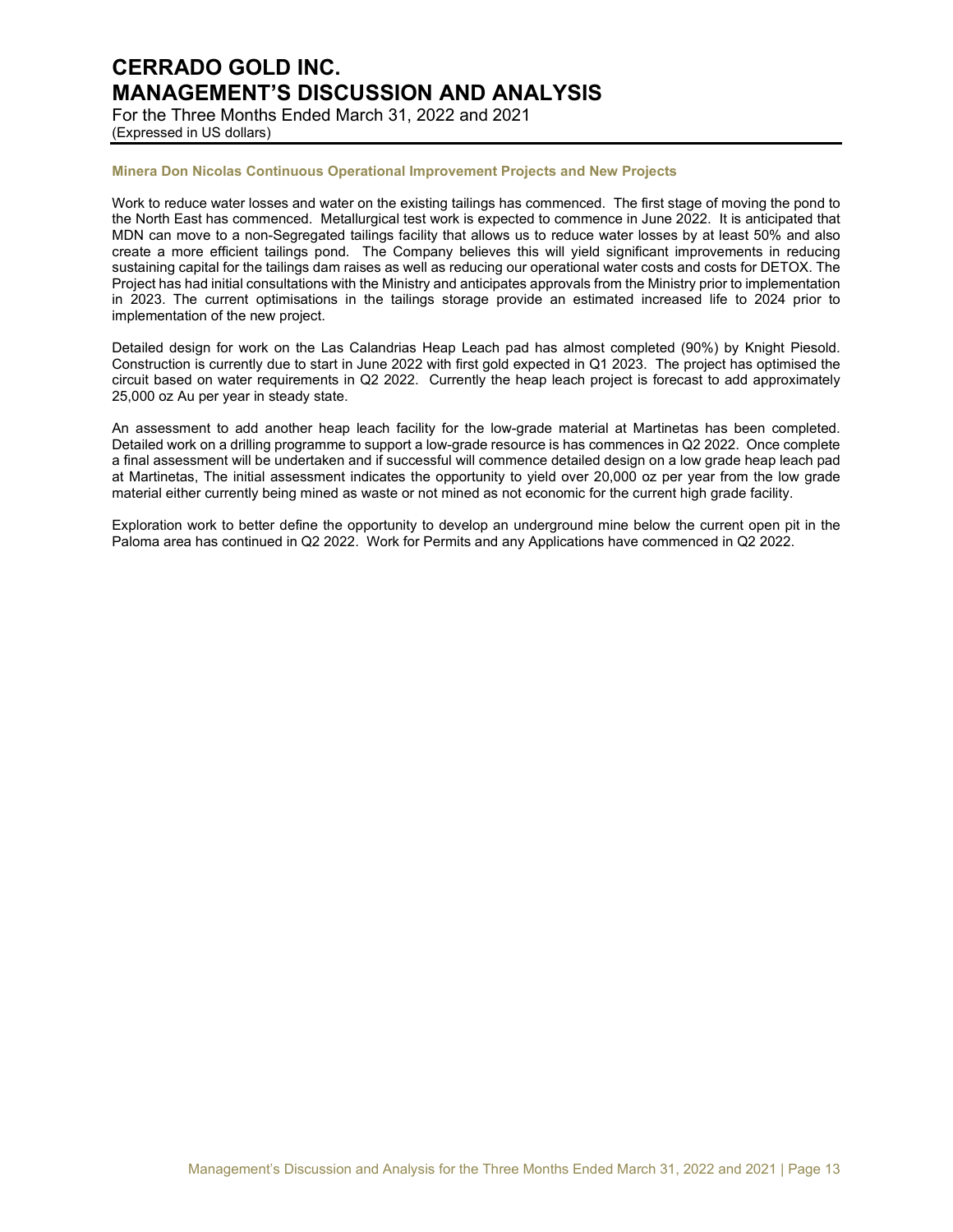For the Three Months Ended March 31, 2022 and 2021 (Expressed in US dollars)

## **DISCUSSION OF OPERATIONS**

The following table provides a summary of the Company's key operating information and statistics for the three months ended March 31, 2022 and 2021.

### **Selected Operating and Financial Information**

|                                                                                  |                | <b>Three Months Ended March 31</b> |          |  |
|----------------------------------------------------------------------------------|----------------|------------------------------------|----------|--|
| <b>Key Operating Information</b>                                                 | <b>Unit</b>    | 2022                               | 2021     |  |
| <b>Operating Data</b>                                                            |                |                                    |          |  |
| Ore Mined                                                                        | ktonnes        | 89.22                              | 75.40    |  |
| <b>Waste Mined</b>                                                               | ktonnes        | 879.12                             | 1,267.73 |  |
| <b>Total Mined</b>                                                               | ktonnes        | 968.34                             | 1,343.13 |  |
| <b>Strip Ratio</b>                                                               | waste/ore      | 9.85                               | 16.81    |  |
| Mining rate                                                                      | ktpd           | 10.76                              | 15.80    |  |
| Ore Milled                                                                       | ktonnes        | 98.67                              | 94.58    |  |
| Head Grade Au                                                                    | g/t            | 4.68                               | 2.59     |  |
| Head Grade Ag                                                                    | g/t            | 14.85                              | 8.00     |  |
| Recovery Au                                                                      | %              | 89%                                | 91%      |  |
| Recovery Ag                                                                      | %              | 58%                                | 61%      |  |
| Mill Throughput                                                                  | tpd            | 1,096                              | 1,113    |  |
| <b>Gold Ounces Produced</b>                                                      | 0Z             | 13,007                             | 7,485    |  |
| <b>Silver Ounces Produced</b>                                                    | 0Z             | 27,107                             | 15,531   |  |
| <b>Gold Ounces Sold</b>                                                          | 0Z             | 14,622                             | 6,584    |  |
| <b>Silver Ounces Sold</b>                                                        | 0Z             | 32,866                             | 14,108   |  |
| Average realized price and Average realized margin                               |                |                                    |          |  |
| <b>Metal Sales</b>                                                               | \$000's        | 27,384                             | 11,163   |  |
| Cost of Sales                                                                    | \$000's        | 18,210                             | 11,131   |  |
| Gross Margin from Mining Operations                                              | \$000's        | 9,174                              | 32       |  |
| Average realized price per gold ounce sold                                       | (1)<br>\$/oz   | 1,819                              | 1,639    |  |
| Total cash costs per gold ounce sold                                             | \$/oz<br>(1)   | 850                                | 1,363    |  |
| Average realized margin per gold ounce sold                                      | \$/oz<br>(1)   | 969                                | 275      |  |
| <b>Total Cash Costs</b>                                                          | \$000's<br>(1) | \$12,427                           | 8,977    |  |
| Total cash costs per gold ounce sold                                             | (1)<br>\$/oz   | \$850                              | 1,363    |  |
| AISC - Minera Don Nicolas                                                        | (1)<br>\$/oz   | \$1,123                            | 1,747    |  |
| (1)<br>This is a non-IFRS performance measure, see non-IFRS Performance Measures |                |                                    |          |  |

**Corporate Financial Highlights 1988** 2021 **1998** 2021 **Financial Data**  $\text{Total revenue} \quad \text{38.11,163}$ Mine operating expenses the state of the state of the state of the state of the state of the state of the state of the state of the state of the state of the state of the state of the state of the state of the state of the Income (loss) from mining operations the state of the state of the state of the state of the state of the state of the state of the state of the state of the state of the state of the state of the state of the state of the Net income (loss) 6,672 (5,672) (5,672) Adjusted EBITDA (1) \$ 000's 9,669 (956) Operating cash flow before movements in working capital (1)  $$000's$  6,492 (3,782)<br>Operating cash flow 6.685) 6.780 (1,685) Operating cash flow **8.280 (1,685)** (1,685) (1,685) (1,685) (1,685) (1,685) (1,685) (1,685) (1,685) (1,685) (1,6 Cash and cash equivalents the contract of the cash of the contract of the contract of the contract of the contract of the contract of the contract of the contract of the contract of the contract of the contract of the cont Working capital surplus (deficiency) \$ 000's 6,820 608<br>Capital Expenditures \$ 000's 1.965 2.540 **Capital Expenditures 1,965** 2,540 2,540 2,540 2,540 2,540 2,540 2,540 2,540 2,540 2,540 2,540 2,540 2,540 2,540 **Three Months Ended March 31**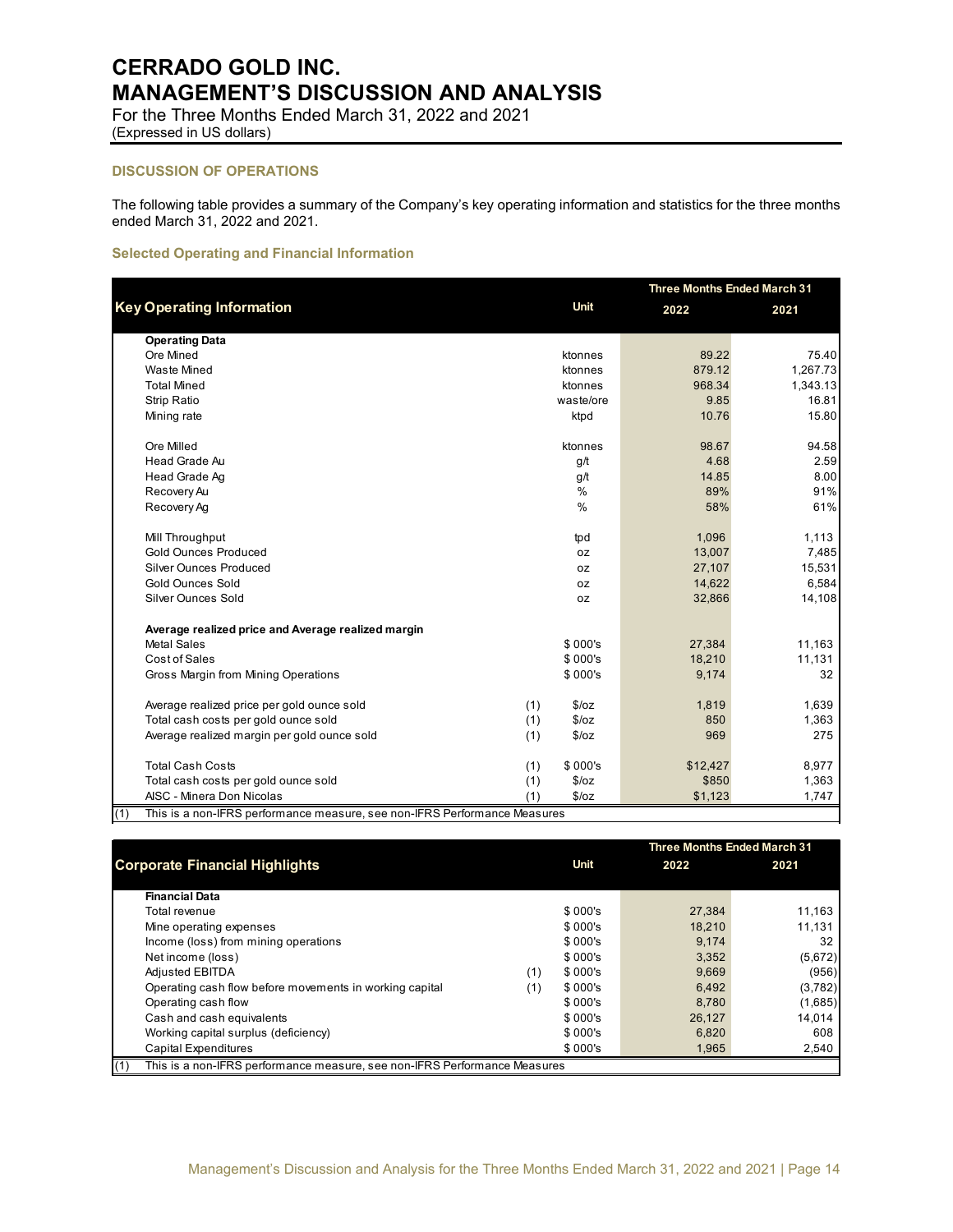For the Three Months Ended March 31, 2022 and 2021 (Expressed in US dollars)

The Company's business, operations and financial condition have been significantly adversely affected by COVID-19. Actions taken to reduce the spread of COVID-19 have resulted in volatility and disruptions in regular business operations, supply chains and financial markets.

The extent to which Cerrado's operational and financial results are affected by COVID-19 will also depend on additional actions taken by business and governments in response to the pandemic and the speed and effectiveness of responses to combat the virus. The Company continues to carefully monitor the evolving situation of the COVID-19 pandemic. The safety and protection of its staff remains a top priority. Additional information regarding risk factors including, but not limited to, business risks is available in our Annual Information Form, a copy of which may be accessed through the SEDAR website (www.sedar.com).

The Company recognizes revenue from provisional invoicing once all the performance obligations have been fulfilled and control is transferred to the customer. Final metal pricing occurs according to the quotational period stated in the offtake agreement and changes in metal prices during the quotational period may have a significant impact on the financial results of the Company.

## **LIQUIDITY & CAPITAL RESOURCES**

As at March 31, 2022, the Company which has been funded primarily by the issuance of equity, had an accumulated deficit of \$20.1 million, a decrease of \$3.5 million from December 31, 2021.

The Company's cash and cash equivalents balance at March 31, 2022 was \$26.1 million. This is an increase from the last stated cash and cash equivalents balance of \$1.7 million at December 31, 2021. On March 14, 2022, the Company entered into a \$20.0 million gold and silver stream agreement with Sprott. Proceeds of the financing will be used to complete the ongoing works to deliver a NI 43-101 compliant feasibility study for the MDC project, as well as for general and corporate purposes. This additional \$20.0 million of funding, significantly improves the Company's liquidity position.

The future of the Company is dependent on its ability to attain profitable operations, generate sufficient funds from operations, and obtain new debt or equity financing. The Company's liquidity position is sensitive to a number of variables which cannot be predicted with certainty, including, but not limited to, meeting increased production targets, metal prices, foreign exchange rates, operational costs, and capital expenditures. If the Company's cash flow from operations is not sufficient to satisfy its requirements, there can be no assurance that additional debt or equity financing will be available to meet these requirements or available on terms acceptable to Cerrado.

Accordingly, these conditions represent a material uncertainty that cast significant doubt about the Company's ability to continue as a going concern. The consolidated financial statements do not include adjustments to the carrying values of recorded assets and liabilities that might be necessary should the Company be unable to continue as a going concern. These adjustments may be material.

Working capital at March 31, 2022 was \$6.8 million. Working capital improved as a result of entering into the \$20.0 million gold and silver stream agreement with Sprott as well as increased cash from operations as operational efficiencies and throughput rates have improved at MDN and per unit costs are reduced.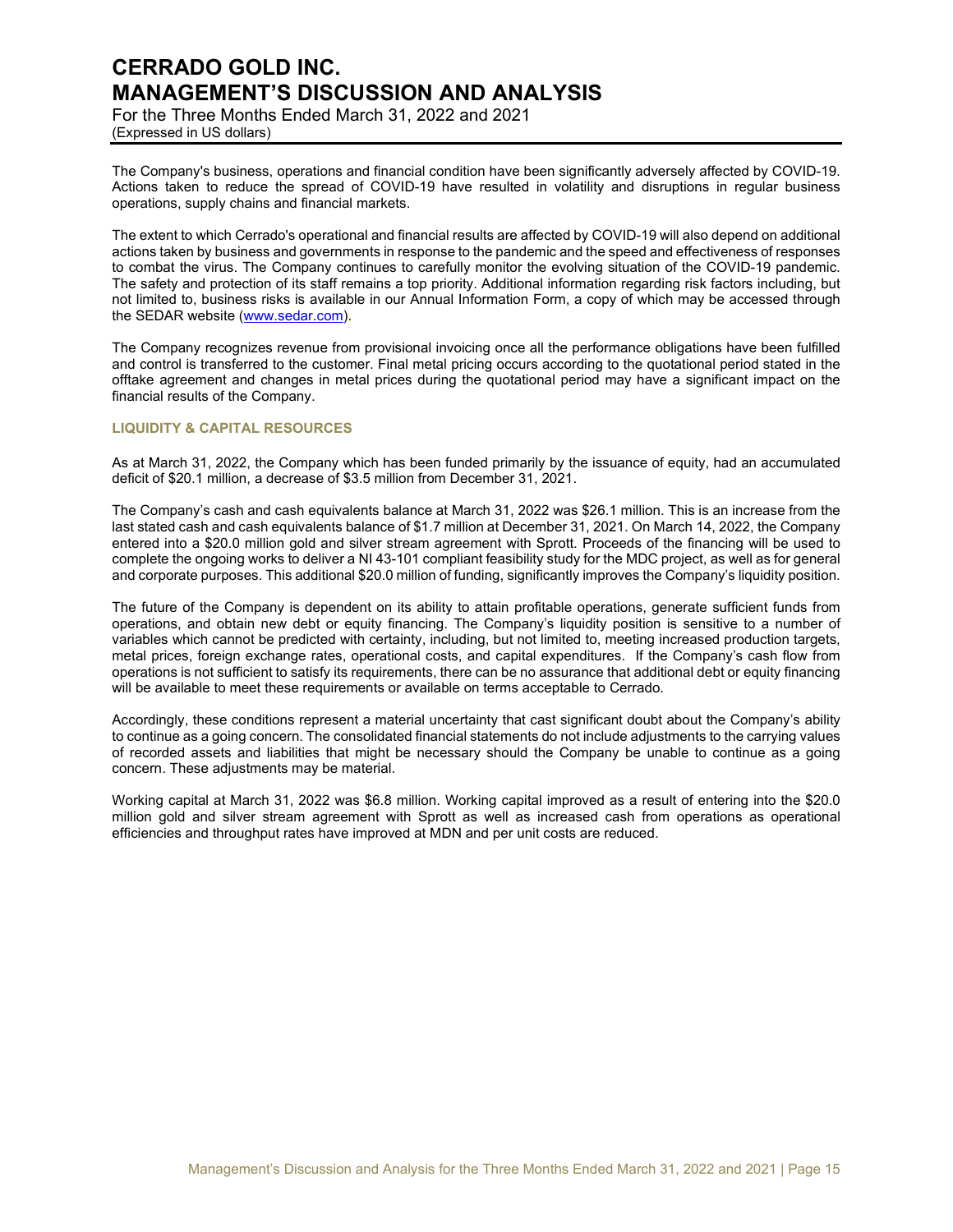For the Three Months Ended March 31, 2022 and 2021 (Expressed in US dollars)

### **Cash Flows**

The Company's cash balance was \$26.1 million at March 31, 2021 as compared to \$1.7 million at December 31, 2021.

#### Operating activities

Cash provided by operating activities during the three months ended March 31, 2022 was \$8.8 million compared to cash used in operating activities of \$2.2 million for the three months ended March 31, 2021. Cash flows from operating activities before changes to working capital reflect the higher mining and throughput rates and higher head grades achieved by the Company in the three months ended March 31, 2022, which resulted in higher production and metal sales..

#### Investing activities

Cash used in investing activities during the three months ended March 31, 2022, was \$5.6 million and consisted primarily of additions to exploration and evaluation assets of \$2.4 million and future consideration paid of \$2.5 million, compared to \$2.4 million of cash used in investing activities for the prior year period which consisted primarily of additions to exploration and evaluation assets of \$2.5 million and additions to plant and equipment of \$0.4 million.

#### Financing activities

Cash provided by financing activities during the three months ended March 31, 2022, was \$21.2 million and consisted primarily of the secured note payable funding of \$20.0 million and net revolving facility repayments of \$1.5 million, compared to cash provided by financing activities of \$12.0 million in the prior year period which consisted primarily of \$11.0 million in proceeds from private placement funding.

The Company is dependent on external financing to fund its mineral exploration and evaluation activities. In order to carry out the planned exploration and pay for administrative costs, the Company will spend its existing working capital and raise additional amounts as needed. The Company has raised \$20 million in March 2022 through a secured note with Sprott to fund the feasibility study at MDC and for general and corporate purposes. The Company will continue to assess new properties and seek to acquire an interest in additional properties if it feels there is sufficient geologic or economic potential and if it has adequate financial resources to do so.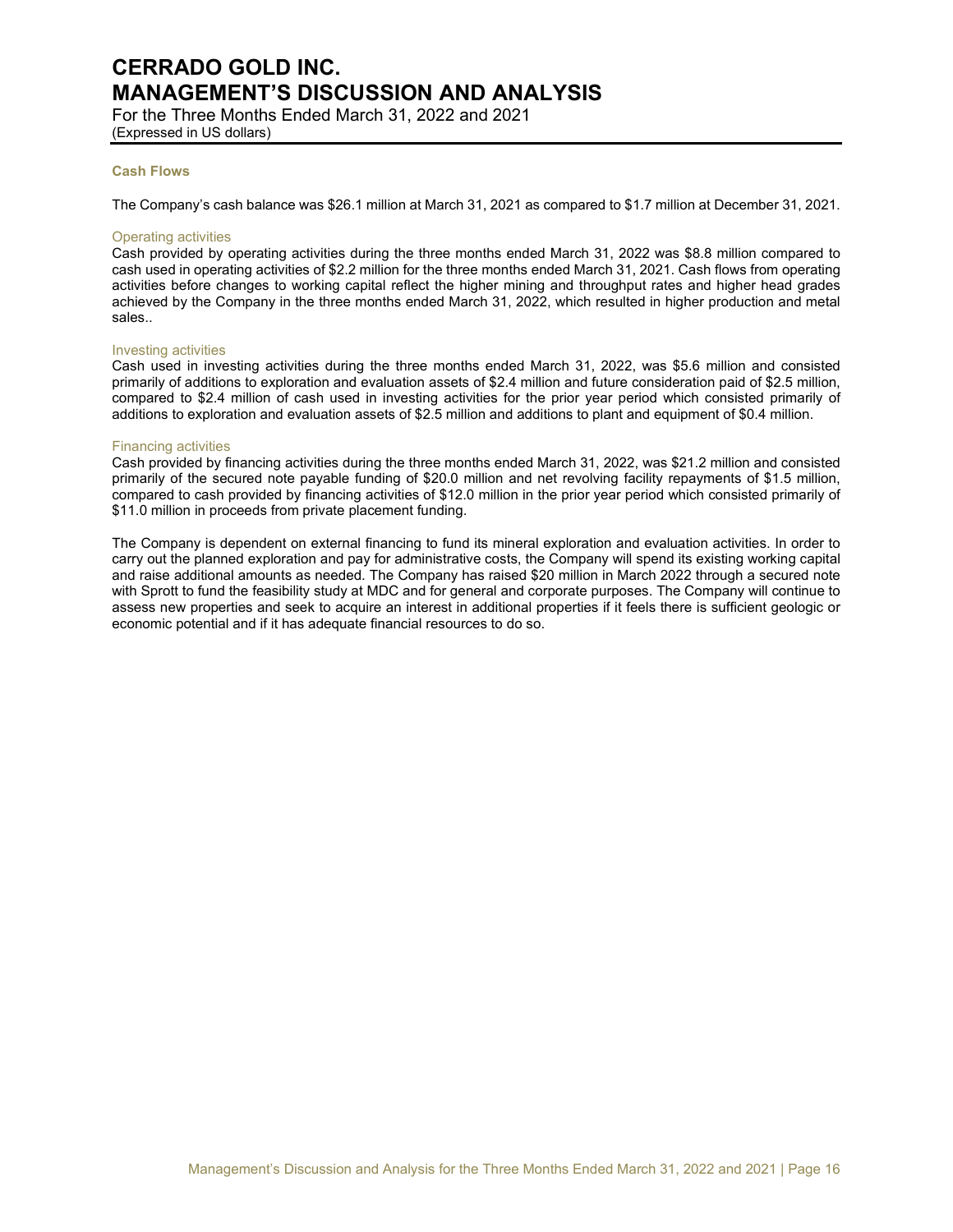For the Three Months Ended March 31, 2022 and 2021 (Expressed in US dollars)

#### **Commitments**

There are three royalty agreements that apply to the Company's Minera Don Nicolás Mine, described as follows: (i) A royalty payable to the province of Santa Cruz in the amount up to 3% of the metal value extracted from the mine. The value of the royalty is calculated based on the market value of metals contained in the commercial production from the mine, less the direct and/or operating costs required to commercialize the metals, not including any financial costs, amortization expense or any profit distribution.

(ii) A 2% royalty on the refined product, payable to Royal Gold Inc. based on a royalty agreement enacted and updated on August 16, 2013. The royalty is applicable to MDN and its properties which are currently under production. The obligations under this royalty agreement are backed by a first mortgage granted to Royal Gold on a number of the Company's mineral properties owned in the province of Santa Cruz, named as follows: Syrah, La Paloma I, Micro I, Micro II, Mar III, Mar IV, Gol I, Gol II, Armadillo, Dorcón 3, Dorcón 4, Estrella I and Estrella II.

(iii) A royalty of \$3 per gold ounce, to a maximum of \$2.0 million payable to Sandstorm Gold Limited based on an agreement executed on February 28, 2006. This royalty is applicable to MDN and its properties which are currently under production.

As at March 31, 2022, the Company had the following undiscounted contractual commitments.

### (Expressed in \$000's)

|                                            | Payments due by period |                          |           |        |
|--------------------------------------------|------------------------|--------------------------|-----------|--------|
|                                            |                        | $<$ 1 years 1-5 years    | $5$ years | Total  |
| Trade and other payables                   | 20,116                 | $\overline{\phantom{0}}$ |           | 20,116 |
| Operating commitments (i)                  | 75                     |                          |           | 75     |
| Lease obligations (i)                      | 1.089                  | 1.491                    |           | 2,580  |
| MDN acquisition payments (i)               | 2,000                  | 20.000                   |           | 22,000 |
| Revolving prepayment facility (i)          | 7,507                  | -                        |           | 7,507  |
| Environmental rehabilitation provision (i) | 175                    |                          | 5,135     | 5,310  |
|                                            | 30.962                 | 21.491                   | 5,135     | 57,588 |
| (i) Reported on an undiscounted basis      |                        |                          |           |        |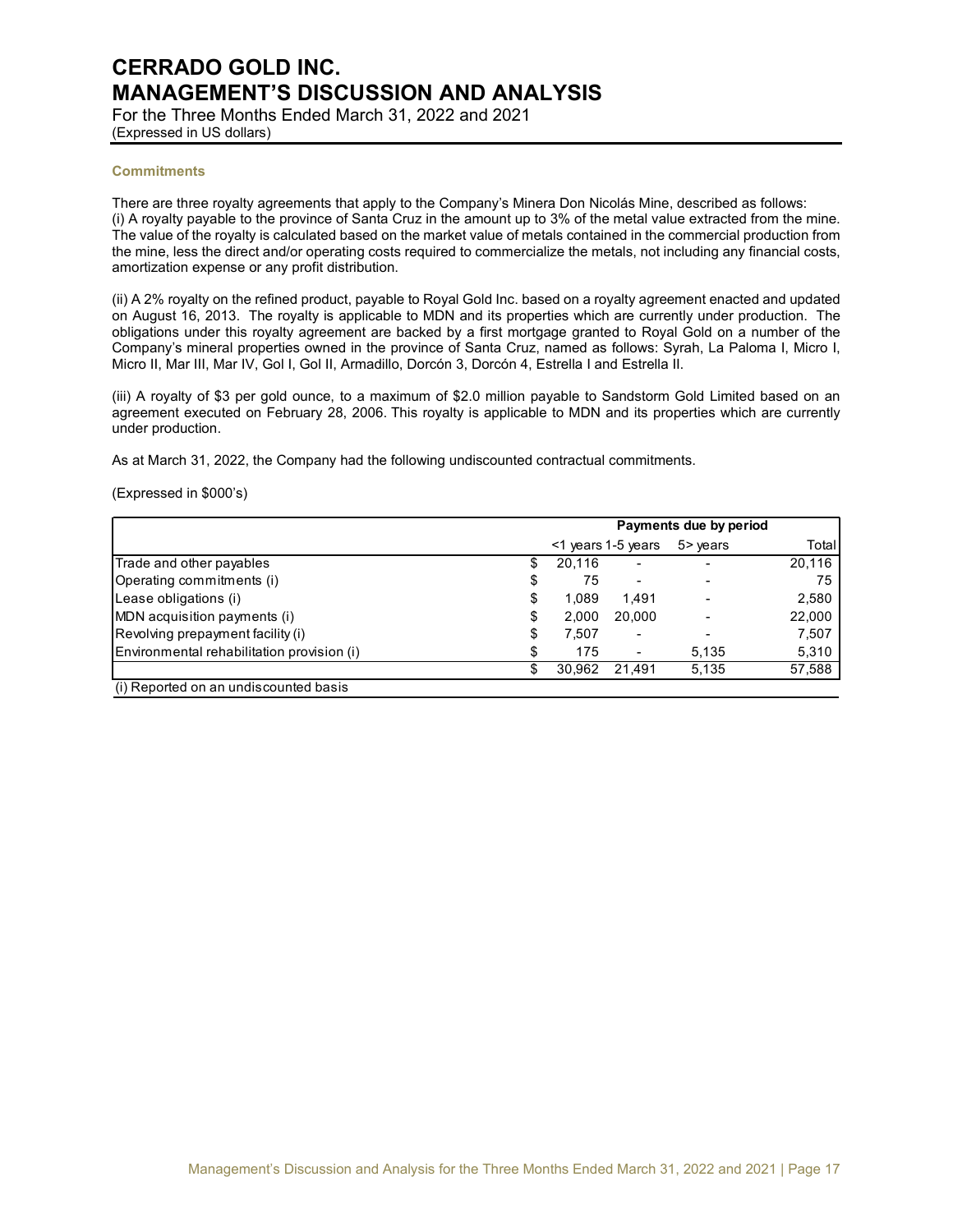For the Three Months Ended March 31, 2022 and 2021 (Expressed in US dollars)

## **SUMMARY OF QUARTERLY RESULTS**

The following table provides highlights, extracted from the Company's financial statements, of quarterly results for the past eight quarters.

|                                   | <b>Three Months Ended</b> |                               |         |         |  |  |
|-----------------------------------|---------------------------|-------------------------------|---------|---------|--|--|
|                                   | March 31,                 | September 30,<br>December 31, |         |         |  |  |
|                                   | 2022                      | 2021                          | 2021    | 2021    |  |  |
| Total assets                      | 138.485                   | 109.813                       | 83.584  | 81,533  |  |  |
| Total revenue                     | 27,384                    | 23.100                        | 17.930  | 17.858  |  |  |
| Net income (loss) for the period  | 3.352                     | 2.539                         | (1,401) | (1,765) |  |  |
| Basic earnings (loss) per share   | 0.04                      | 0.03                          | (0.02)  | (0.02)  |  |  |
| Diluted earnings (loss) per share | 0.04                      | 0.03                          | (0.02)  | (0.02)  |  |  |

|                                   |                   | <b>Three Months Ended</b> |                       |                         |  |  |  |
|-----------------------------------|-------------------|---------------------------|-----------------------|-------------------------|--|--|--|
|                                   | March 31,<br>2021 | December 31.<br>2020      | September 30,<br>2020 | <b>June 30.</b><br>2020 |  |  |  |
| Total assets                      | 80.315            | 67.610                    | 67.666                | 60.666                  |  |  |  |
| Total revenue                     | 11.163            | 10.267                    | 12.563                | 9.364                   |  |  |  |
| Net income (loss) for the period  | (5,672)           | (5, 171)                  | (1,911)               | (2,712)                 |  |  |  |
| Basic earnings (loss) per share   | (0.10)            | (0.11)                    | (0.04)                | (0.06)                  |  |  |  |
| Diluted earnings (loss) per share | (0.10)            | (0.11)                    | (0.04)                | (0.06)                  |  |  |  |

Metal sales at the MDN mine in Argentina account for a portion of the quarter-to-quarter increase in total assets during 2022 and 2021, where much of the increase is mainly attributed to continued exploration and evaluation expenditures in the Monte do Carmo gold project in Brazil, as well as additions to property, plant and equipment in Argentina.

Revenues commenced in the second quarter of 2020 at the MDN mine and have overall increased quarter-to-quarter due to increased production and metal price volatility throughout 2022 and 2021.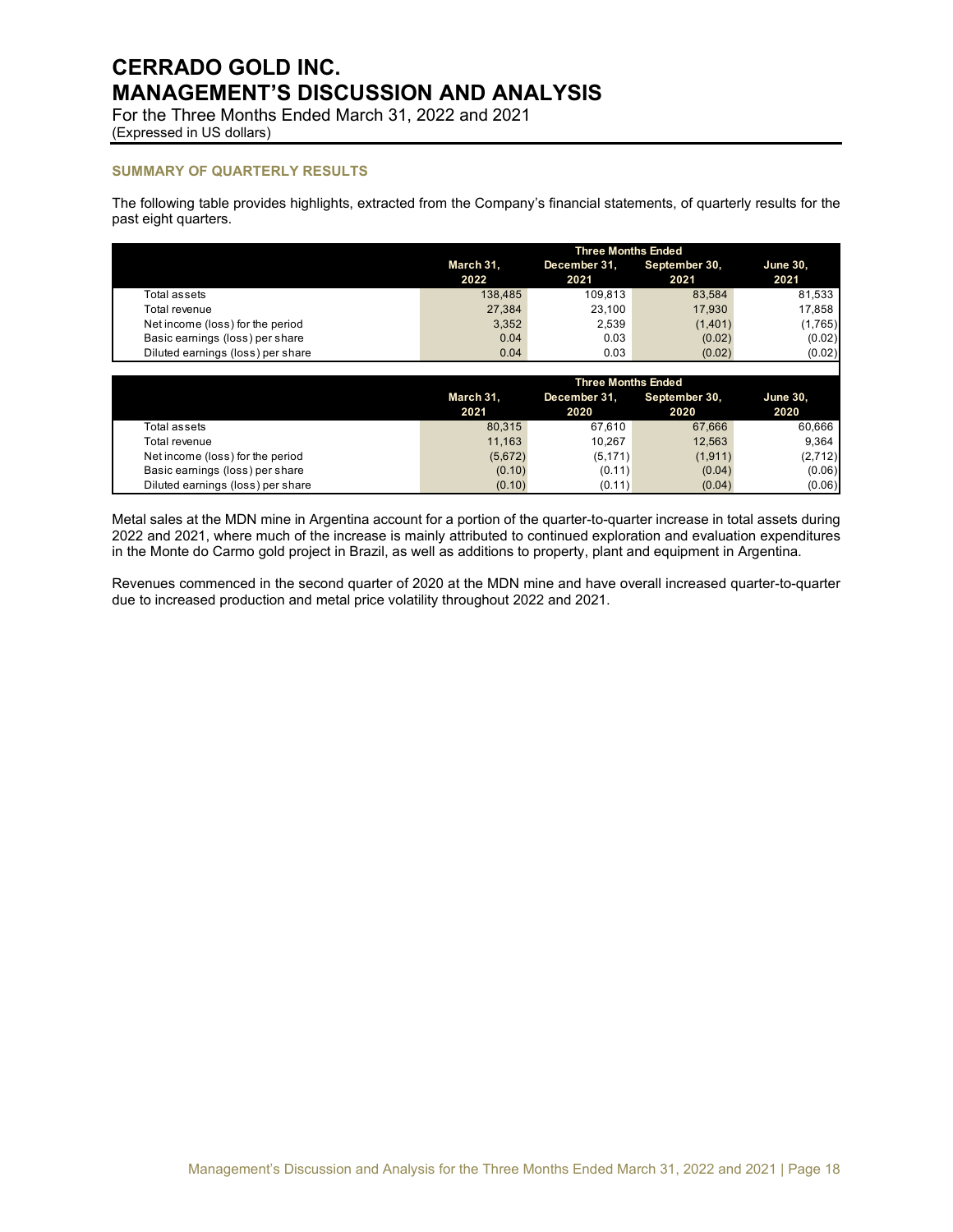For the Three Months Ended March 31, 2022 and 2021 (Expressed in US dollars)

## **CAPITAL STRUCTURE**

The Company is authorized to issue an unlimited number of common and preferred shares, where each common share provides the holder with one vote.

As of May 25, 2022, the total number of common shares outstanding or issuable pursuant to other outstanding securities is as follows:

| <b>Common Shares</b>                                  |       | <b>Number</b> |
|-------------------------------------------------------|-------|---------------|
| Outstanding                                           | (i)   | 76,660,201    |
| Issuable upon exercise of Finder's and Agent Warrants | (ii)  | 244.176       |
| Issuable upon exercise of Cerrado Options             | (iii) | 6,550,000     |
| Issuable upon redemption of Cerrado RSUs              | (iv)  | 3,728,755     |
| Issuable upon redemption of Cerrado DSUs              | (v)   | 775.000       |
| Diluted common shares                                 |       | 87,958,132    |

Cerrado has not issued any preferred shares.

## **OFF-BALANCE SHEET ARRANGEMENTS**

The Company does not have any off-balance sheet arrangements that have, or are reasonably likely to have, a current or future effect on the results of operations or financial condition of the Company including, without limitation, such considerations as liquidity and capital resources that have not previously been discussed.

### **RELATED PARTY TRANSACTIONS**

In accordance with IAS 24 Related Party Disclosures, key management personnel are those persons having authority and responsibility for planning, directing and controlling the activities of the Company directly or indirectly, including any directors (executive and non-executive) of the Company.

### **(a) Compensation of key management personnel**

During the three months ended March 31, 2022 and 2021 compensation of key management personnel is summarized as follows:

|                                      | March 31 |        | March 31 |
|--------------------------------------|----------|--------|----------|
|                                      | 2022     |        | 2021     |
| Management and director compensation | 628      | œ<br>ъ | 450      |
| Share-based payments                 | 324      |        | 150      |
|                                      | 952      | \$     | 600      |

## **(b) Due to and from related parties**

In addition to the transactions detailed elsewhere in profit or loss, the Company shares administrative services and office space with Ascendant Resources Inc. ("Ascendant"), a company related by virtue of common directors and officers, and from time to time will incur third party costs on behalf of related parties. Related party transactions are recognized at the amounts agreed between the parties. Outstanding balances are due on demand, unsecured and settlement occurs in cash.

As at March 31, 2022, amounts owed from Ascendant in relation to shared services are \$0.7 million (March 31, 2021 - \$0.3).

On June 24, 2020, Ascendant was granted a total of 200,000 RSUs in the capital of Cerrado in exchange for administrative services provided. During the year ended December 31, 2020 Ascendant received 66,667 common shares of Cerrado in accordance with the vesting terms of the 200,000 RSUs granted on June 24, 2020. During the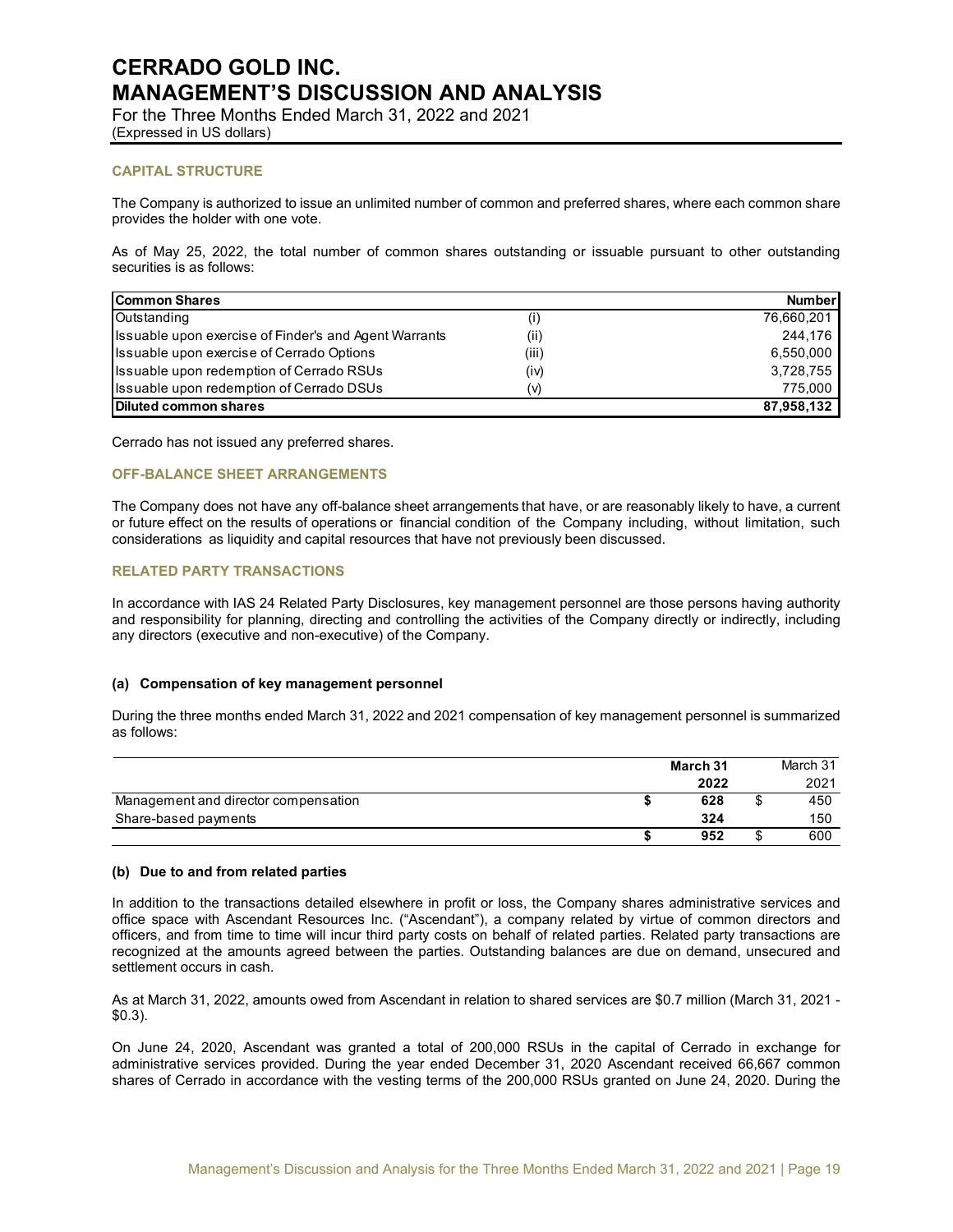For the Three Months Ended March 31, 2022 and 2021 (Expressed in US dollars)

period-ended December 31, 2021, the Company approved the accelerated vesting of the final tranche of the 200,000 RSUs granted to Ascendant, where Ascendant received the remaining 133,333 common shares of Cerrado.

On October 5, 2020, Cerrado subscribed for a total of 2,650,000 units of Ascendant at a cost of CAD\$0.10 per unit for a total cost of CAD\$0.3 million. Each unit consists of one common share of Ascendant and one-half of one common share purchase warrant. Each warrant entitles Cerrado to acquire one common share at a price of CAD\$0.15 per share for a 24-month period following the closing date of private placement. The Company fully exercised these warrants in 2021 at CAD\$0.15 each for a total cost of CAD\$0.2 million and received 1,325,000 common shares of Ascendant, for a total of 3,975,000 common shares of Ascendant, valued at \$0.7 million.

### **CRITICAL ACCOUNTING ESTIMATES**

Refer to Note 2 of the Cerrado Financial Statements for the three months ended March 31, 2022.

## **CHANGES IN ACCOUNTING POLICIES**

Refer to Note 3 of the Cerrado Financial Statements for the three months ended March 31, 2022.

**FINANCIAL INSTRUMENTS HIERARCHY AND FAIR VALUES** 

Refer to Note 22 of the Cerrado Financial Statements for the three months ended March 31, 2022.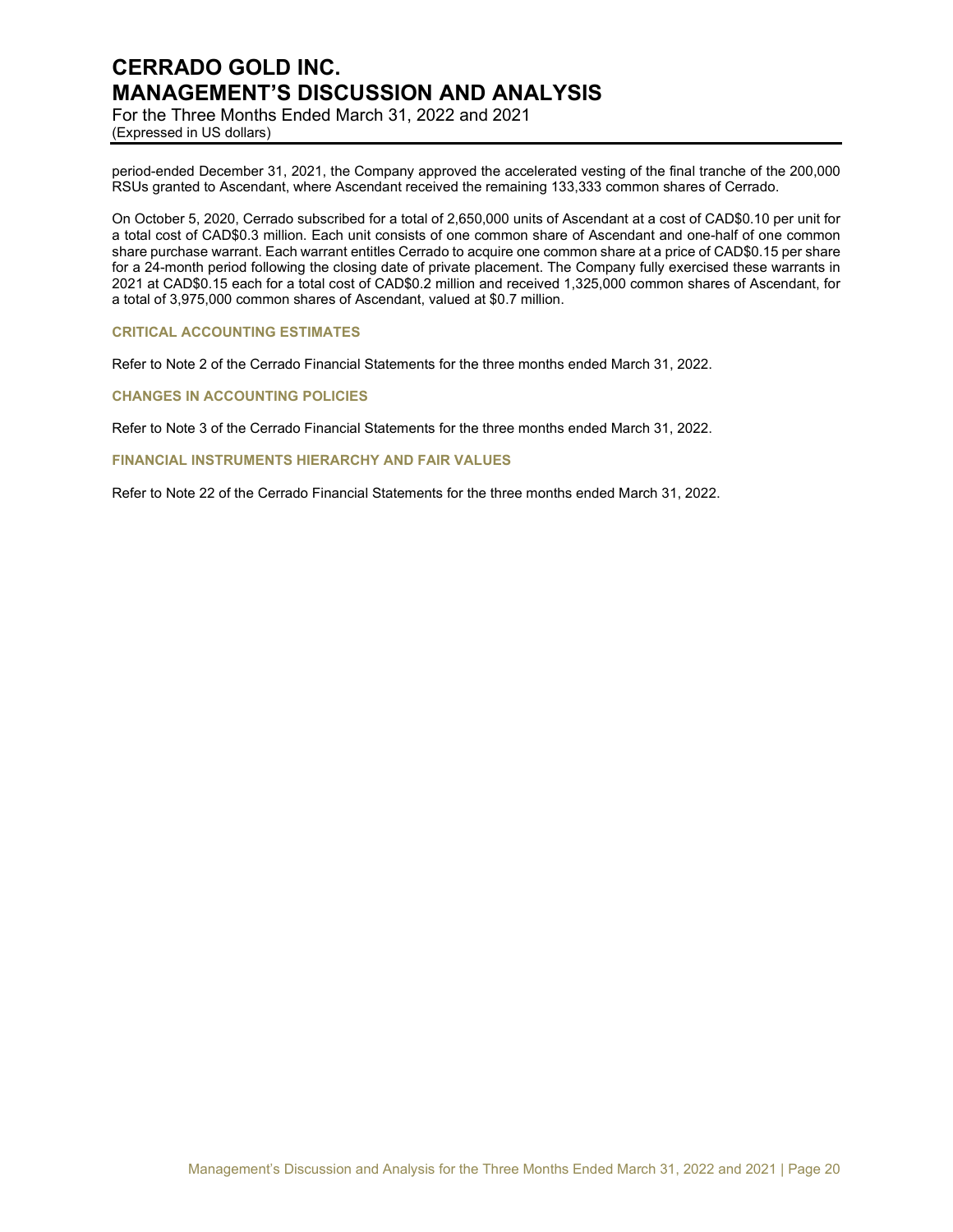For the Three Months Ended March 31, 2022 and 2021 (Expressed in US dollars)

### **NON-IFRS PERFORMANCE MEASURES**

The non-IFRS performance measures presented do not have any standardized meaning prescribed by IFRS and are therefore unlikely to be directly comparable to similar measures presented by other issuers.

#### **Non-IFRS Measures**

### **EBITDA**

EBITDA is a non-IFRS measure that represents an indication of the Company's continuing capacity to generate earnings from operations before taking into account management's financing decisions, share based compensation, and costs of consuming capital assets, and management's estimate of their useful life. EBITDA comprises revenue less operating expenses before interest expense (income), property, plant and equipment amortization and depletion, and income taxes. Adjusted EBITDA has been included in this document. Under IFRS, entities must reflect in compensation expense the cost of share-based payments. In the Company's circumstances, share-based payments involve a significant accrual of amounts that will not be settled in cash but will settled by the issuance of shares in exchange for cash. EBITDA and Adjusted EBITDA do not have any standardized meaning prescribed by IFRS and should not be considered in isolation or as a substitute for measures of performance prepared in accordance with IFRS. EBITDA and Adjusted EBITDA exclude the impact of cash costs of financing activities and taxes, and the effects of changes in operating working capital balances, and therefore are not necessarily indicative of operating profit or cash flow from operations as determined under IFRS. Other companies may calculate EBITDA and adjusted EBITDA differently. As such, the Company has made an entity specific adjustment to EBITDA for these expenses. The Company has also made an entity-specific adjustment to the foreign currency exchange (gain)/loss.

The following table provides a reconciliation of net loss to Adjusted EBITDA:

|                                     | <b>Three Months Ended March 31</b> |       |         |  |
|-------------------------------------|------------------------------------|-------|---------|--|
| <b>Adjusted EBITDA</b>              | Unit                               | 2022  | 2021    |  |
| Net income (loss)                   | \$000's                            | 3,352 | (5,672) |  |
| Adjusted for:                       |                                    |       |         |  |
| Depreciation                        | \$000's                            | 2,106 | 780     |  |
| Transaction costs                   | \$000's                            | 750   | 140     |  |
| Listing expense                     | \$000's                            |       | 1,511   |  |
| Finance items                       | \$000's                            | 1,641 | 1,445   |  |
| Share-based payments                | \$000's                            | 422   | 178     |  |
| Foreign currency exchange gain/loss | \$000's                            | 733   | 179     |  |
| Income taxes                        | \$000's                            | 665   | 483     |  |
| <b>Adjusted EBITDA</b>              | \$000's                            | 9,669 | (956)   |  |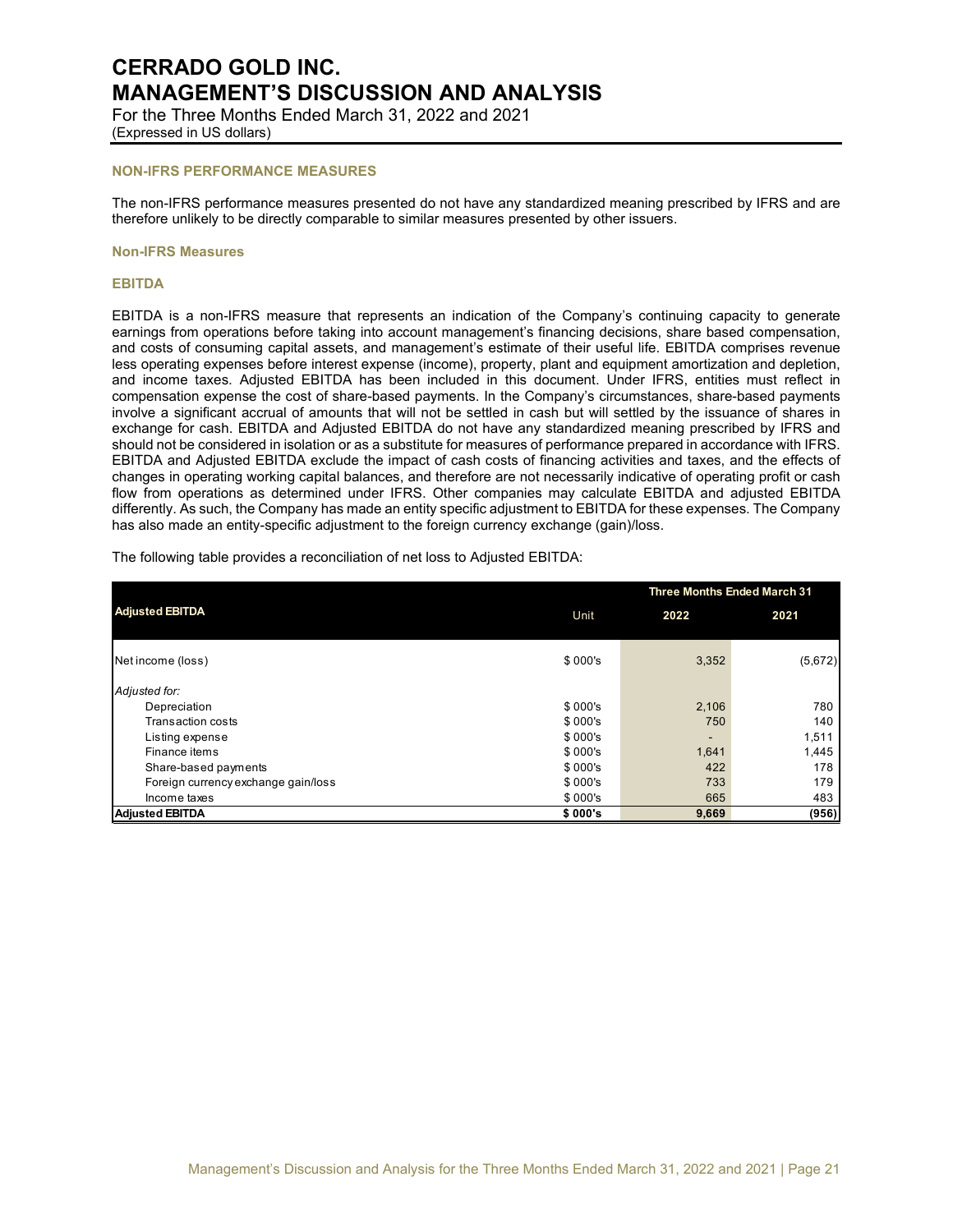For the Three Months Ended March 31, 2022 and 2021 (Expressed in US dollars)

## **Average realized price and Average realized margin**

Average realized price and average realized margin per ounce sold are used by management and investors to better understand the gold price and margin realized throughout a period.

Average realized price is calculated as metal sales per the statement of comprehensive earnings and includes realized gains and losses on gold sales less silver sales, per ounce sold. Average realized margin represents average realized price per gold ounce sold less total cash costs per ounce sold.

|                                                    | <b>Three Months Ended March 31</b> |         |          |  |
|----------------------------------------------------|------------------------------------|---------|----------|--|
| Average realized price and Average realized margin |                                    | 2022    | 2021     |  |
|                                                    |                                    |         |          |  |
| Metal sales                                        | \$000's                            | 27,384  | 11,163   |  |
| Less: Silver sales                                 | \$000's                            | (789)   | (373)    |  |
| Revenues from gold sales                           | \$000's                            | 26,595  | 10.790   |  |
| Gold ounces sold                                   | 0Z                                 | 14,622  | 6,584    |  |
| Average realized price per gold ounce sold         | \$/oz                              | \$1,819 | \$1,639  |  |
| Less: Total cash costs per gold ounce sold         | \$/oz                              | (S850)  | (1, 363) |  |
| Average realized margin per gold ounce sold        | $$$ /oz                            | \$969   | \$275    |  |

### **Total cash costs**

Total cash costs is a common financial performance measure in the gold mining industry but with no standard meaning under IFRS. Cerrado Gold reports total cash costs on a sales basis. The Company believes that, in addition to conventional measures prepared in accordance with IFRS, such as sales, certain investors use this information to evaluate the Company's performance and ability to generate operating earnings and cash flow from its mining operations. Management uses this metric as an important tool to monitor operating cost performance.

Total cash costs include production costs such as mining, processing, refining and site administration, less share-based compensation and net of silver sales divided by gold ounces sold to arrive at total cash costs per gold ounce sold. The measure also includes other mine related costs incurred such as mine standby costs and current inventory write downs. Production costs are exclusive of depreciation. Production costs include the costs associated with providing the royalty in-kind ounces. Other companies may calculate this measure differently.

#### **All-in Sustaining Costs**

All-in Sustaining Costs per gold payable ounces includes mine direct operating costs (mining, administration and other mine related costs incurred) as well as refining and freight costs, royalties, corporate G&A and sustaining capital costs, less by-product credits, divided by gold payable ounces sold. The measure does not include depreciation, depletion, amortization and reclamation expenses.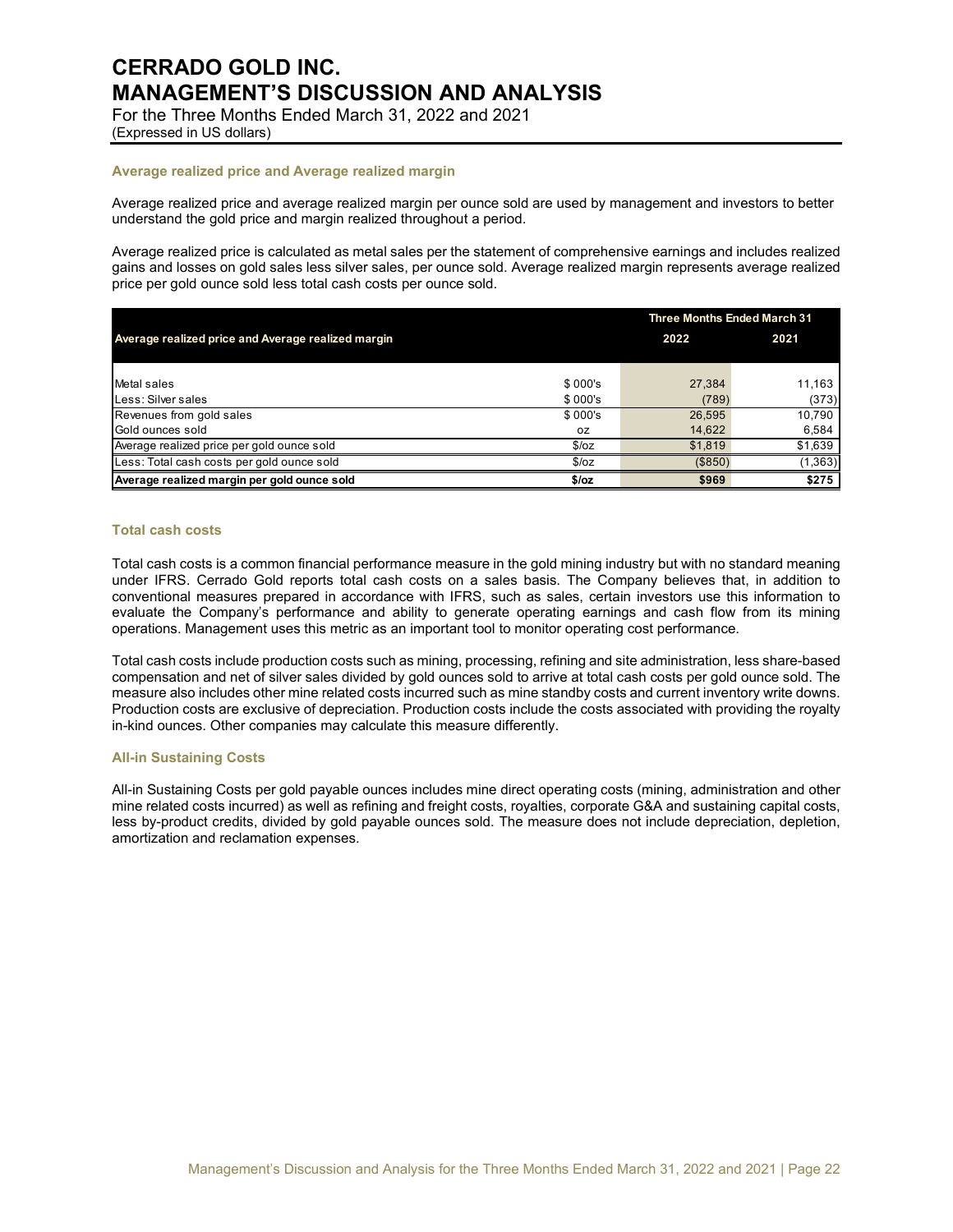For the Three Months Ended March 31, 2022 and 2021 (Expressed in US dollars)

The following table provides a reconciliation of direct operating costs and All-in Sustaining Costs to mine operating expenses, as reported in the Company's consolidated statement of loss for the three months ended March 31, 2022 and 2021:

|                                                                  | <b>Three Months Ended March 31</b> |          |         |  |  |
|------------------------------------------------------------------|------------------------------------|----------|---------|--|--|
| <b>Direct operating cost</b>                                     |                                    | 2022     | 2021    |  |  |
| Mine operating expenses (from consolidated financial statements) | \$000's                            | 18.210   | 11.131  |  |  |
| Deduct: Depreciation in production                               | \$000's                            | (2,084)  | (780)   |  |  |
| Total cash costs (including royalties)                           | \$000's                            | 16.126   | 10.351  |  |  |
| Deduct: Royalties and production taxes                           | \$000's                            | (2,910)  | (1,001) |  |  |
| Direct operating costs                                           | \$000's                            | \$13.216 | \$9,350 |  |  |

|                                                                |         |         | <b>Three Months Ended March 31</b> |  |
|----------------------------------------------------------------|---------|---------|------------------------------------|--|
| AISC per Au payable pound sold                                 | Unit    | 2022    | 2021                               |  |
|                                                                |         |         |                                    |  |
| Gold ounces sold                                               | 0Z      | 14,622  | 6,584                              |  |
| <b>Total Cash Cost Reconciliation</b>                          |         |         |                                    |  |
| Direct operating costs                                         | \$000's | 13,216  | 9,350                              |  |
| Deduct: Silver sales                                           | \$000's | (789)   | (373)                              |  |
| <b>Total Cash Costs</b>                                        | \$000's | 12,427  | 8,977                              |  |
| Total cash costs per gold ounce sold                           | \$/oz   | \$850   | \$1,363                            |  |
|                                                                |         |         |                                    |  |
| All-In Sustaining Costs (AISC) Reconciliation.                 |         |         |                                    |  |
| <b>Total Cash Costs</b>                                        | \$000's | 12,427  | 8,977                              |  |
| Add: Sustaining Capital Expenditures                           | \$000's | 1,085   | 1,523                              |  |
| Add: Royalties and production taxes                            | \$000's | 2,910   | 1,001                              |  |
| Add: Corporate G&A, excluding depreciation and amortization    | \$000's | 1,844   | 2,212                              |  |
| <b>Total All-in Sustaining Costs - Consolidated</b>            | \$000's | 18,266  | 13,713                             |  |
| Deduct: Corporate G&A, excluding depreciation and amortization | \$000's | (1,844) | (2,212)                            |  |
| Total All-in Sustaining Costs - Minera Don Nicolas             | \$000's | 16,422  | 11,501                             |  |
| All-In Sustaining Costs per Ounce Sold - Minera Don Nicolas    | $$$ /oz | \$1,123 | \$1,747                            |  |

(1) If the Company were to include Corporate G&A expenses, AISC / Au oz would be \$1,249 for the three months ended March 31, 2022 compared to \$2,083 for the 3 months ended March 31, 2021.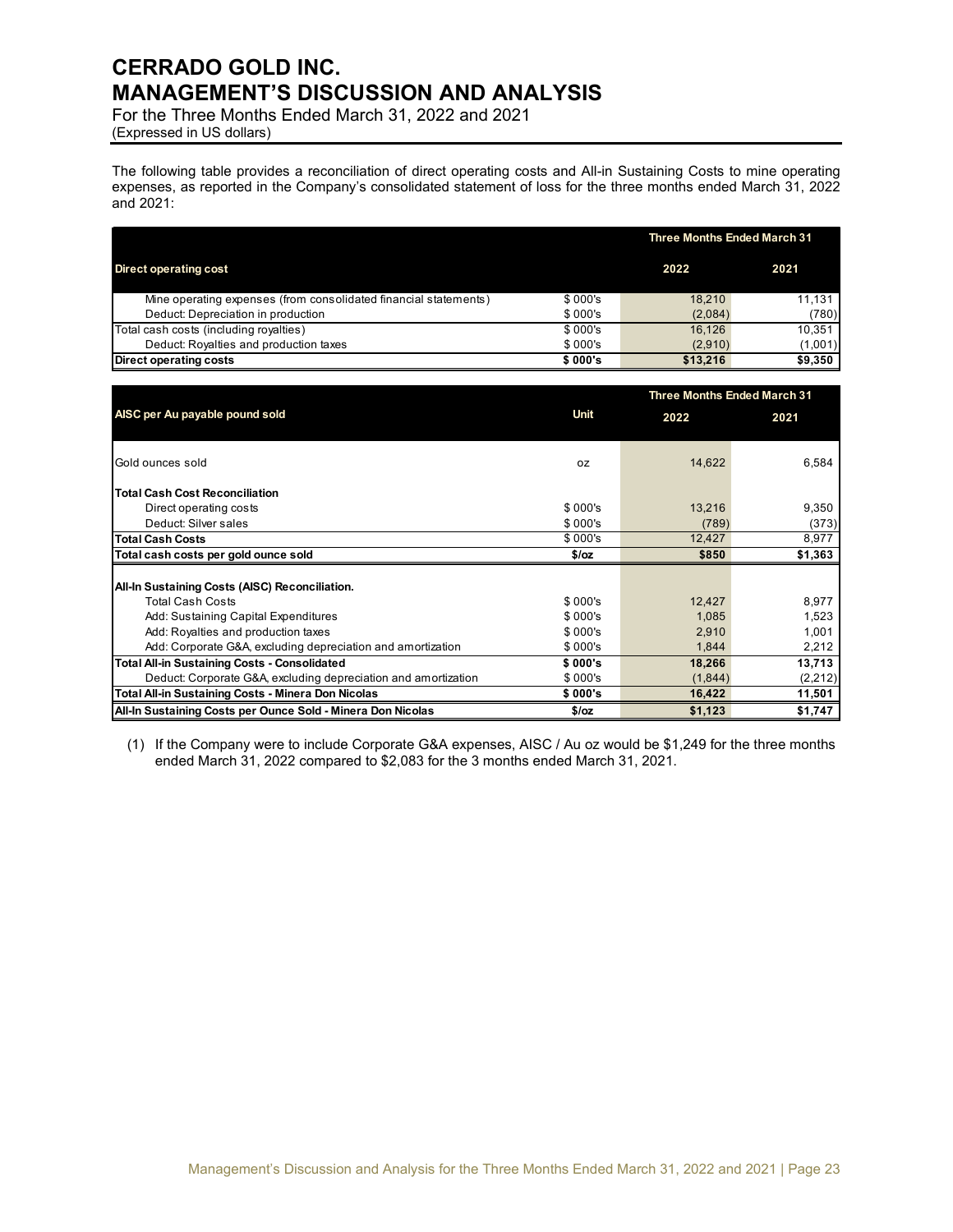For the Three Months Ended March 31, 2022 and 2021 (Expressed in US dollars)

### **RISKS & UNCERTAINTIES**

The Company is subject to significant risks, challenges, and uncertainties, similar to other mineral exploration, development and productions, due to the nature of the mining industry. These risks and uncertainties include, but are not limited to the following:

#### **Limited Operating History**

The Company has a limited history of operating and generating earnings from operations. The Company's continued operation will be dependent upon its ability to generate operating revenues and to procure additional financing.

#### **Exploration, Development and Operating Risks**

Mining operations generally involve a high degree of risk. Cerrado's operations are subject to all the hazards and risks normally encountered in the exploration, development and production of gold, including unusual and unexpected geologic formations, seismic activity, rock bursts, cave-ins, flooding and other conditions involved in the drilling and removal of material, any of which could result in damage to, or destruction of, mines and other producing facilities, damage to life or property, environmental damage and possible legal liability. Although adequate precautions to minimize risk will be taken, milling operations are subject to hazards such as equipment failure or failure of retaining dams around tailings disposal areas which may result in environmental pollution and consequent liability. The exploration for and development of mineral deposits involves significant risks which even a combination of careful evaluation, experience and knowledge may not eliminate. While the discovery of an ore body may result in substantial rewards, few properties which are explored are ultimately developed into producing mines. Major expenses may be required to locate and establish Mineral Resources and Reserves, to develop metallurgical processes and to construct mining and processing facilities at a particular site. It is impossible to ensure that the exploration or development programs planned by Cerrado will result in a profitable commercial mining operation. Whether a mineral deposit will be commercially viable depends on a number of factors, some of which are: the particular attributes of the deposit, such as size, grade and proximity to infrastructure; metal prices which are highly cyclical; and government regulations, including regulations relating to prices, taxes, royalties, land tenure, land use, importing and exporting of minerals and environmental protection. The exact effect of these factors cannot be accurately predicted, but the combination of these factors may result in the Company not receiving an adequate return on invested capital.

#### **Dependence on Minera Don Nicolas**

While the Company holds and may invest in additional mining and exploration projects in the future, the Don Nicolas mine is currently the Company's only producing asset, providing all of the Company's operating revenue and cash flows. Consequently, a delay or any difficulty encountered in the operations at the Minera Don Nicolas would materially and adversely affect the financial condition and financial sustainability of the Company. Any adverse changes or developments, such as, but not limited to, the inability to successfully complete other work programs or expansions, obtain financing on commercially suitable terms, or hire suitable personnel and mining contractors, may have a material adverse effect on the Company's financial performance, results of operations and liquidity. In addition, the results of operations of the Company could be materially and adversely affected by any events which cause the mine to operate at less than optimal capacity, including, among other things, equipment failure or shortages of spares, consumables and reagents, adverse weather, serious environmental and safety issues, any permitting or licensing issues and any failure to produce expected amounts of gold.

### **Uncertainty of Resource Estimates**

The Company has engaged internal and expert independent technical consultants to advise it on, among other things, Mineral Resources, geotechnical, metallurgy and project engineering. The Company believes that these experts are competent and that they have carried out their work in accordance with all internationally recognized industry standards. If, however, the work conducted by, and the Mineral Resource estimates of these experts are ultimately found to be incorrect or inadequate in any material respect, such events could materially and adversely affect the Company's future operations, cash flows, earnings, results of operations, financial condition and the economic viability of its projects.

The Mineral Resource Estimate with respect to the Monte Do Carmo project in Brazil are based on limited information acquired through historical drilling conducted by outside third parties as well as from drilling completed by Cerrado. No assurance can be given that anticipated tonnages and grades will be achieved or that the indicated level of recovery or economic value will be realized.

#### **No Defined Mineral Reserves**

The Company has not defined any Mineral Reserves on its concessions at the Monte Do Carmo project in Brazil or at the Don Nicolas mine in Argentina and there can be no assurance that any of the concessions under exploration contain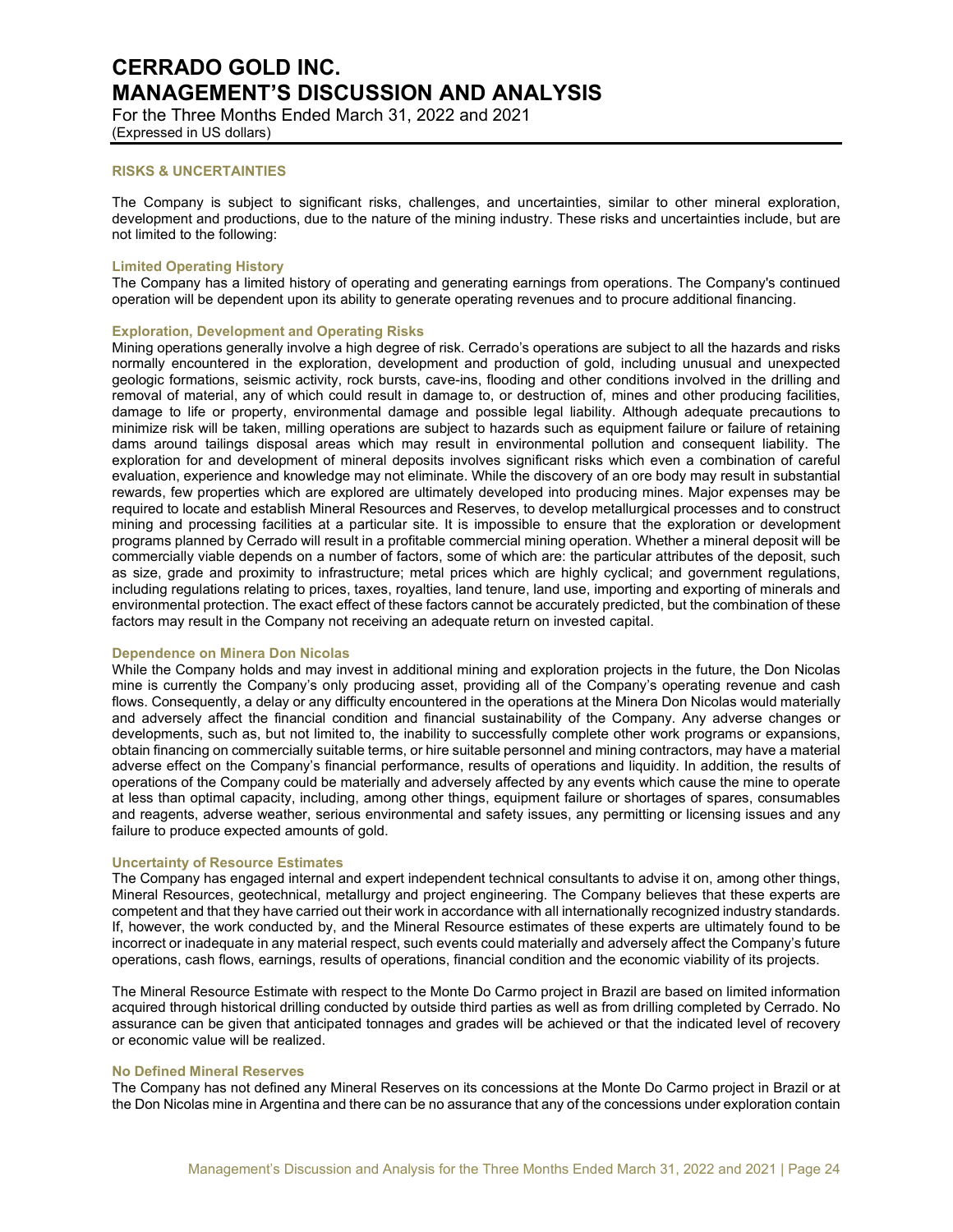For the Three Months Ended March 31, 2022 and 2021 (Expressed in US dollars)

commercial quantities of any minerals. Even if commercial quantities of minerals are identified, there can be no assurance that the Company will be able to exploit the resources or, if the Company is able to exploit them, that it will do so on a profitable basis. Substantial expenditures may be required to locate and establish Mineral Reserves, to develop metallurgical processes and to construct mining and processing facilities at a particular site, and substantial additional financing may be required. It is impossible to ensure that the exploration or development programs planned by the Company will result in a profitable commercial mining operation. The decision as to whether a particular property contains a commercial mineral deposit and should be brought into production will depend on the results of exploration programs and/or feasibility studies, and the recommendations of duly qualified engineers and geologists. Several significant factors will be considered, including, but not limited to: the particular attributes of the deposit, such as size, grade and proximity to infrastructure; metal prices, which are highly cyclical; government regulations, including regulations relating to prices, taxes, royalties, land tenure, land use, importing and exporting of minerals and environmental protection; ongoing costs of production; and availability and cost of additional funding.

### **Metal Price Risk**

Even if commercial quantities of mineral deposits are discovered, there is no guarantee that a profitable market will exist for the sale of the metals produced. Factors beyond the control of the Company may affect the marketability of any substances discovered. The prices of various metals have experienced significant movement over short periods of time and are affected by numerous factors beyond the control of the Company, including international economic and political trends, expectations of inflation, currency exchange fluctuations, interest rates and global or regional consumption patterns, speculative activities and increased production due to improved mining and production methods.

The supply of and demand for metals are affected by various factors, including political events, economic conditions and production costs in major producing regions. There can be no assurance that the price of any minerals contained in a deposit will be such that the Company's properties can be mined at a profit. The Company is particularly exposed to the risk of movement in the price of gold. Declining market prices for gold could have a material effect on the Company's profitability.

### **Foreign Currency Risks**

There continue to be risks relating to the uncertain and unpredictable political and economic environment in Argentina, especially at the provincial level in Santa Cruz where Don Nicolas mine is located. Inflation remains a challenge in Argentina and Argentina's central bank enacted a number of foreign currency controls in 2019 and 2020 in an effort to stabilize the local currency.

The MDN mine, which was acquired on March 16, 2020, is a U.S. dollar functional currency entity. Argentina has been considered a hyperinflationary environment with a cumulative inflation rate of over 100% for the last three years.

Effective December 23, 2019, changes to Argentina's tax laws proposed by the Argentine Government were implemented. The changes ratified and extended legislation which was to expire on December 31, 2019 and allow the Argentine Central Bank to regulate funds coming into and flowing out of Argentina in order to maintain stability and support the economic recovery of the country. The Argentine Government has not set an expiry date for these restrictions, and they currently remain in place. These capital controls together with additional temporary controls enacted on May 29, 2020, have the effect of: requiring exporters to convert the equivalent value of foreign currency received from the export into Argentine Pesos; requiring the prior consent of the Argentine Central Bank to the payment of cash dividends and distributions of currency out of Argentina; requiring Argentine companies to convert foreign currency loans received from abroad into Argentine Pesos; and restricting the sale of Argentine Pesos for foreign currency. Accordingly, the Company is required to convert the equivalent value of proceeds received in foreign currency from the export of all gold doré from the Don Nicolas Mine, into Argentine Pesos. In addition, the Company would be required to obtain the prior consent of the Argentine Central Bank to the payment of cash dividends and distributions of profits out of Argentina.

Most recently, on September 16, 2020, Argentina's central bank enacted a new resolution requiring companies to refinance, with at least a two-year term, sixty percent of any debt maturing between October 15, 2020 and March 31, 2021. However, we do not hold any external debt at MDN. Therefore, this newly enacted resolution, is not expected to have a material impact on our financial statements.

#### **Competition and Agreements with Other Parties**

The mining industry is competitive in all its phases. The Company will compete with numerous other participants in the search for the acquisition of mineral properties, in the marketing of mineral resources, technical capacity and for financial resources. Their competitors include mining companies that have substantially greater financial resources,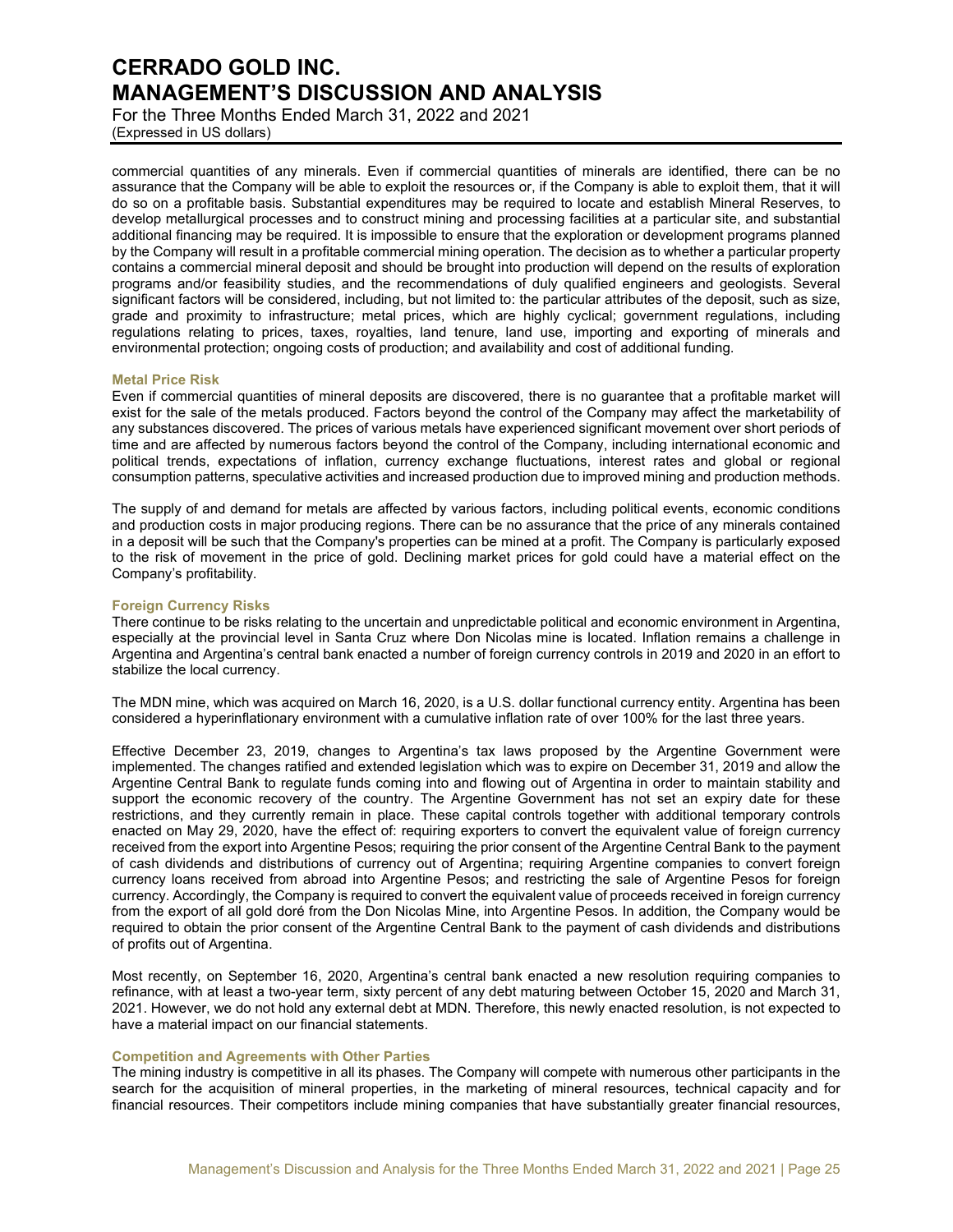For the Three Months Ended March 31, 2022 and 2021 (Expressed in US dollars)

staff and facilities than those of the Company, as the case may be. The Company's ability to increase resources in the future will depend not only on its ability to explore and develop its present properties, but also on its ability to select and acquire suitable producing properties or prospects for exploratory drilling. Competitive factors in the distribution and marketing of mineral resources include price and methods and reliability of delivery.

The Company may, in the future, be unable to meet its share of costs incurred under such agreements to which it is party and it may have its interest in the properties subject to such agreements reduced as a result. Also, if other parties to such agreements do not meet their share of such costs, the Company may not be able to finance the expenditures required to complete recommended programs.

### **Regulatory**

Cerrado's current and future mining operations including but not limited to exploration, development, production, pricing, marketing and transportation are subject to extensive controls and regulations imposed by various levels of government that may be amended from time to time. Failure to comply with applicable laws, regulations and permit requirements may result in enforcement actions thereunder, including orders issued by regulatory or judicial authorities causing operations to cease or be curtailed, and may include corrective measures requiring capital expenditures, installation of additional equipment, or remedial actions.

The Company's operations may require licenses from various governmental authorities. There can be no assurance that the Company will be able to obtain all necessary approvals, licenses and permits that may be required to carry out exploration and development at its projects. A failure to obtain such approval on a timely basis or material conditions imposed by such authority in connection with the approval would materially affect the prospects of the Company.

### **Foreign Operations and Political Risk**

The Company holds mining and exploration properties in Argentina and Brazil, exposing it to the socioeconomic conditions as well as the laws governing the mining industry in those countries. Inherent risks with conducting foreign operations include, but are not limited to: high rates of inflation; military repression; war or civil war; social and labour unrest; organized crime; hostage taking; terrorism; violent crime; extreme fluctuations in currency exchange rates; expropriation and nationalization; renegotiation or nullification of existing concessions, licenses, permits and contracts; illegal mining; changes in taxation policies including carbon taxes; restrictions on foreign exchange and repatriation; and changing political norms, currency controls and governmental regulations that favour or require the Company to award contracts in, employ citizens of, or purchase supplies from, a particular jurisdiction.

Changes, if any, in mining or investment policies or shifts in political attitude in any of the jurisdictions in which the Company operates may adversely affect the Company's operations or profitability. Operations may be affected in varying degrees by government regulations with respect to, but not limited to, restrictions on production, price controls, export controls, currency remittance, importation of parts and supplies, income, carbon and other taxes, expropriation of property, foreign investment, maintenance of claims, environmental legislation, land use, land claims of local people, water use and mine safety.

Failure to comply strictly with applicable laws, regulations and local practices relating to mineral right applications and tenure could result in loss, reduction or expropriation of entitlements, or the imposition of additional local or foreign parties as joint venture partners with carried or other interests. In addition, changes in government laws and regulations, including taxation, royalties, the repatriation of profits, restrictions on production, export controls, changes in taxation policies, environmental and ecological compliance, expropriation of property and shifts in the political stability of the country, could adversely affect the Company's exploration, development and production initiatives in these countries.

In Argentina, a 12% export duty was imposed by the government in 2018, revised down to 8% thereafter, which affects the Company's Argentine operations. In the province of Santa Cruz, Argentina, where the Company's MDN mine is located, a new local procurement law was assed requiring extractive industries to procure at least 50% of their goods and services from registered local providers, which could further impact our operational results.

The Company continues to monitor developments and policies in the jurisdictions in which it operates and the potential impact such developments and policies may have on its operations; however they cannot be accurately predicted and could have an adverse effect on the Company's operations or profitability.

#### **Environmental**

All phases of the mining business present environmental risks and hazards and are subject to environmental regulation pursuant to a variety of federal, provincial and local laws and regulations. Environmental legislation provides for, among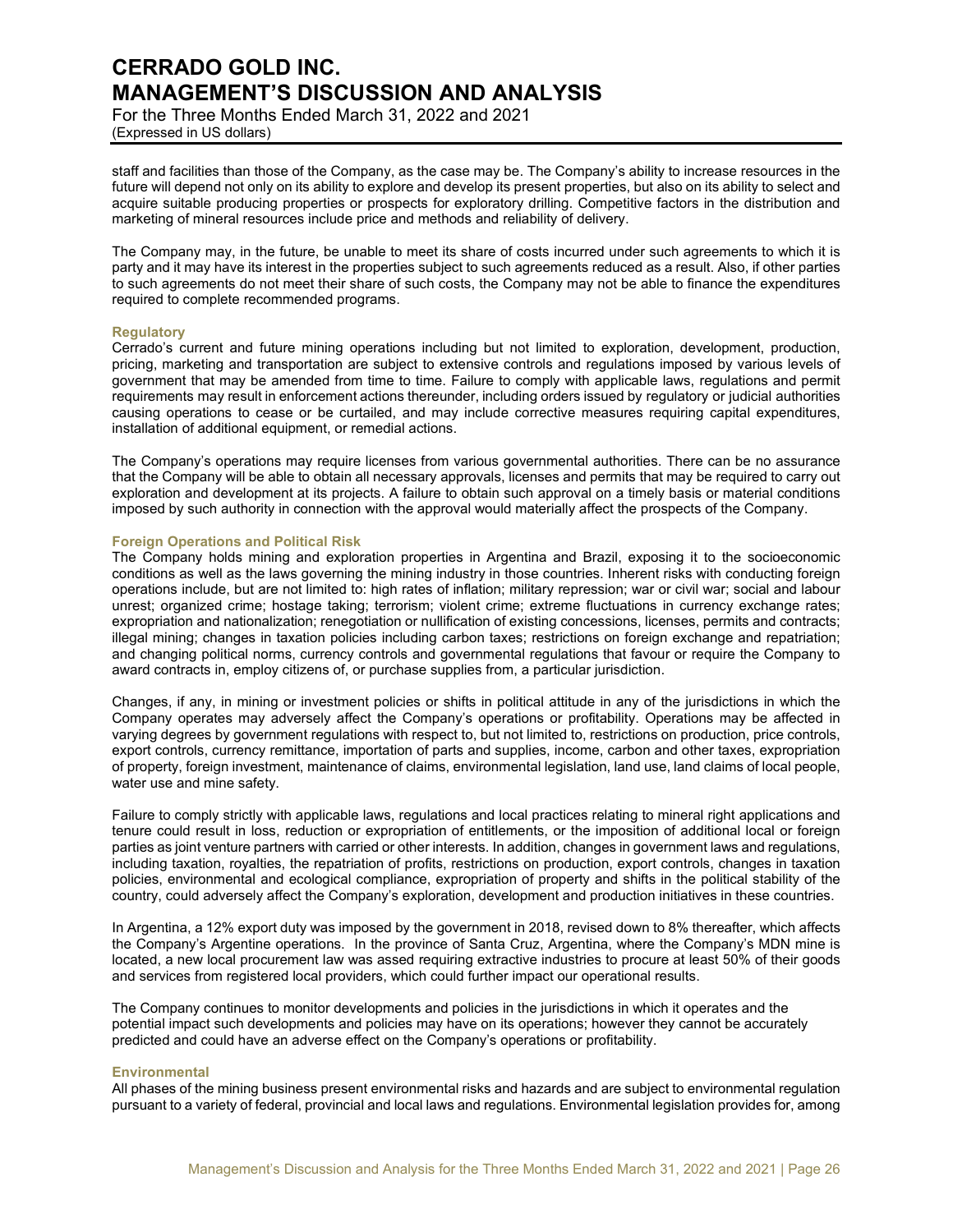For the Three Months Ended March 31, 2022 and 2021 (Expressed in US dollars)

other things, restrictions and prohibitions on spills, releases or emissions of various substances produced in association with mining operations. The legislation also requires that wells and facility sites be operated, maintained, abandoned and reclaimed to the satisfaction of applicable regulatory authorities. Compliance with such legislation can require significant expenditures and a breach may result in the imposition of fines and penalties, some of which may be material. Environmental legislation is evolving in a manner expected to result in stricter standards and enforcement, larger fines and liability and potentially increased capital expenditures and operating costs. The discharge of resources or other pollutants into the air, soil or water may give rise to liabilities to governments and third parties and may require the Company to incur costs to remedy such discharge. Although the Company believes that it will be in material compliance with current applicable environmental regulations no assurance can be given that environmental laws will not result in a curtailment of production or a material increase in the costs of production, development or exploration activities or otherwise adversely affect the Company's financial condition, results of operations or prospects.

### **Permits and Licenses**

The Company is required to maintain approvals, licenses and permits from various governmental authorities in order to conduct its business. Such approvals, licenses and permits are complex and time consuming to obtain and, depending on the location of the project, may involve multiple governmental agencies.

In addition, the receipt, duration, amendment or renewal of such approvals, licenses and permits are subject to many variables outside the Company's control, including potential legal challenges from various stakeholders such as environmental groups, non-governmental organizations, community groups or other claimants. The requirements to obtain or maintain such licenses and permits are constantly subject to change. The costs and delays associated with obtaining the necessary permits, consents, authorizations and agreements required for the Company's operations may stop or materially delay or restrict it from proceeding with the development of an exploration project or the operation or further development of an existing mine, resulting in a material adverse impact on its business, financial condition and results of operations.

## **Substantial Capital Requirements & Liquidity**

The Company may have to make substantial capital expenditures for the acquisition, exploration, development and production of mineral resources in the future. There can be no assurance that such capital will be available or, if available, will be on reasonable terms.

## **Issuance of Debt**

From time to time, Cerrado may enter into transactions to acquire assets or the shares of other Companies. These transactions may be financed partially or wholly with debt, which may increase the Company's debt levels above industry standards. Depending on future exploration and development plans, the Company may require additional equity and/or debt financing that may not be available or, if available, may not be available on favorable terms. Neither the Company's articles nor its by-laws limit the amount of indebtedness that Cerrado may incur. The level of the Company's indebtedness from time to time could impair the Company's ability to obtain additional financing in the future on a timely basis to take advantage of business opportunities that may arise.

#### **Insurance and Uninsured Risks**

The Company's business is subject to a number of risks and hazards generally, including adverse environmental conditions, industrial accidents, labour disputes, civil unrest and political instability, unusual or unexpected geological conditions, ground or slope failures, cave-ins, changes in the regulatory environment and natural phenomena such as inclement weather conditions, floods and earthquakes. Such occurrences could result in damage to mineral properties or production facilities, personal injury or death, environmental damage to the Company's properties or the properties of others, delays in development or mining, monetary losses and possible legal liability. The Company will maintain insurance to protect against certain other risks in such amounts as it considers reasonable. However, its insurance will not cover all the potential risks associated with its operations. The Company may also be unable to maintain insurance to cover these risks at economically feasible premiums. Insurance coverage may not continue to be available or may not be adequate to cover any resulting liability. Moreover, insurance against risks such as environmental pollution or other hazards as a result of exploration and production is not generally available to the Company or to other companies in the mining industry on acceptable terms. The Company might also become subject to liability for pollution or other hazards which may not be insured against or which the Company may elect not to insure against because of premium costs or other reasons. Losses from these events may cause the Company to incur significant costs that could have a material adverse effect upon its financial performance and results of operations.

#### **Title Matters**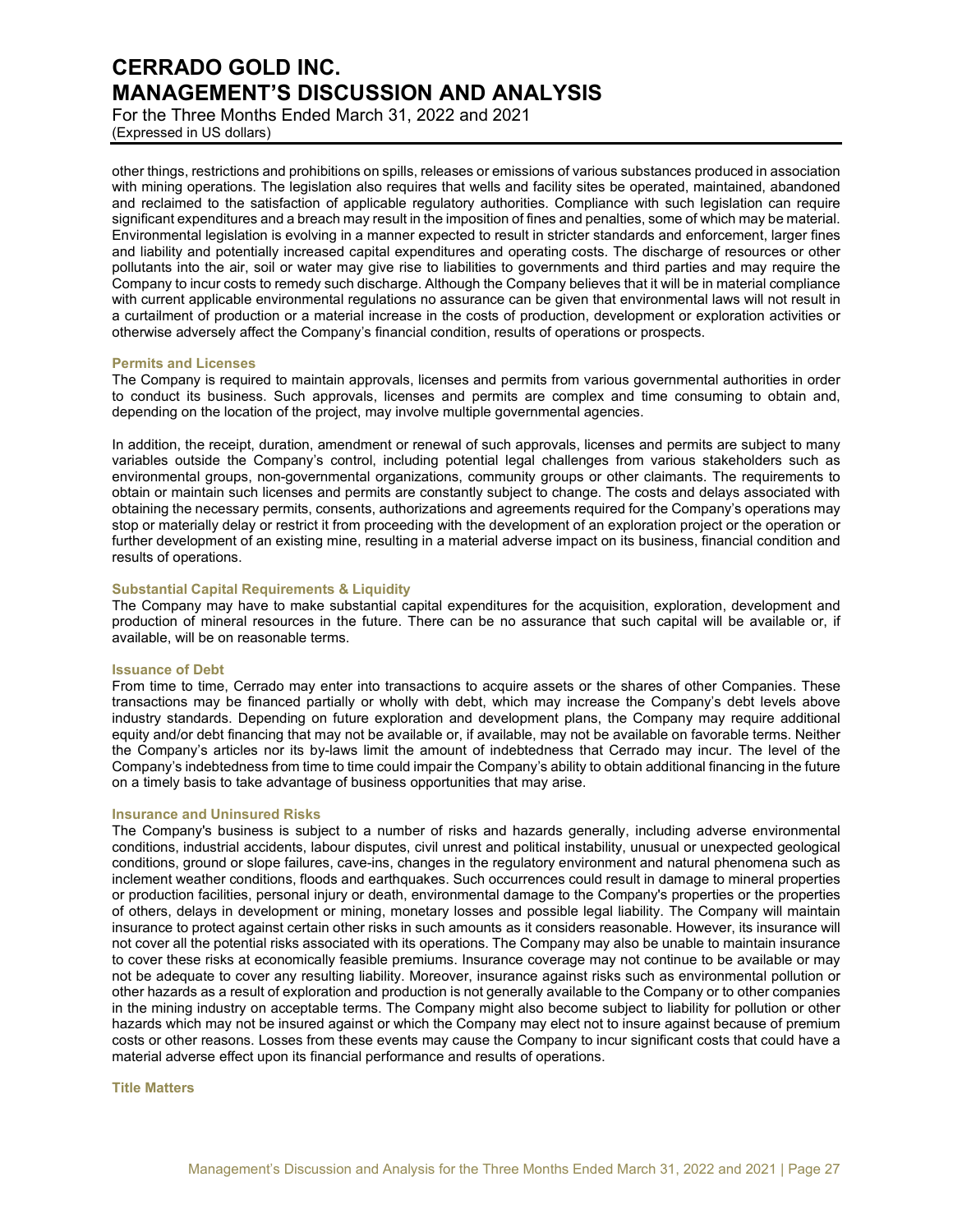For the Three Months Ended March 31, 2022 and 2021 (Expressed in US dollars)

The Company has taken steps to verify title to mining interests in which it has or is in the process of earning an interest in, including review of condition of title reports, vesting deeds, mining claim location notices and filings, and property tax and other public records and is not presently aware of any title defects. The procedures the Company has undertaken and may undertake in the future to verify title provide no assurance that the underlying properties are not subject to prior agreements or transfers of which the Company is unaware.

### **Future Financing Requirements**

The development and exploration of Cerrados' properties may require substantial additional financing. Failure to obtain sufficient financing may result in delaying or indefinite postponement of exploration, development or production on any or all of the Company's properties or even a loss of property interest. There can be no assurance that additional capital or other types of financing will be available if needed or that, if available, the terms of such financing will be favourable to Cerrado.

With the acquisition of producing Minera Don Nicolas, the Company is reliant on the expected cash flows from operations of the mine to fund its current and future liabilities. There can be no assurance that operating cash flow or any additional financing will be sufficient for any unexpected development or other costs for the mine.

The amount and timing of raising additional capital, which may involve debt or equity, or a combination of both, may be materially impacted by the economic climate in the capital markets. As a result, the cost and availability of any debt and or equity financing may be restricted. Accordingly, there can be no assurance that the Company will be able to raise sufficient funds to satisfy its contractual obligations or to further explore and develop its projects, as applicable, upon terms acceptable to the Company, or at all.

### **Dilution**

The Company grants stock options and registered share units under its share-based compensation plan. Holders are given an opportunity to profit from an increase in the market price of the Company's common shares with a resulting dilution in the interest of shareholders. The holders of stock options and registered share units may exercise such securities at a time when the Company may have been able to obtain any needed capital by a new offering of securities on terms more favourable than those provided by the outstanding rights. The increase in the number of common shares in the market, if all of part pf these outstanding rights were exercised, and the possibility of sales of these additional shares may have a negative effect on the price on the Company's common shares.

In addition, the Company may need to raise additional financing in the future through the issuance of additional equity securities. If the Company raises additional funding by issuing additional equity securities, such financings may substantially dilute the interests of shareholders of the Company and reduce the value of their investment in the Company's securities.

## **Reliance on Management**

Shareholders of the Company will be dependent on the management of the Company in respect of the administration and management of all matters relating to the Company and its properties and operations. To the extent that management's services would be unavailable for any reason, a disruption to the operations of the Company could result and other persons would be required to manage and operate the Company.

### **Conflicts of Interest**

Certain directors and officers of the Company are also directors and officers of other reporting issuers involved in mineral exploration and development, and conflicts of interest may arise between their duties as officers and directors of the Company, as the case may be, and as officers and directors of such other companies.

#### **Possible Failure to Realize Anticipated Benefits of Future Acquisitions**

The Company may complete acquisitions to strengthen its position in the mineral exploration industry and to create the opportunity to realize certain benefits including, among other things, potential cost savings. Achieving the benefits of any future acquisitions depends, in part, on successfully consolidating functions and integrating operations, procedures and personnel in a timely and efficient manner, as well as the Company's ability to realize the anticipated growth opportunities and synergies from combining the acquired businesses and operations with its own.

## **Currency Risk**

By virtue of the location of its operations and exploration activities, the Company incurs costs and expenses in a number of currencies other than the Canadian and U.S. dollar. The Company has historically raised and expects to continue to raise capital through equity financings principally in Canadian and U.S. dollars, while the majority of its operating and